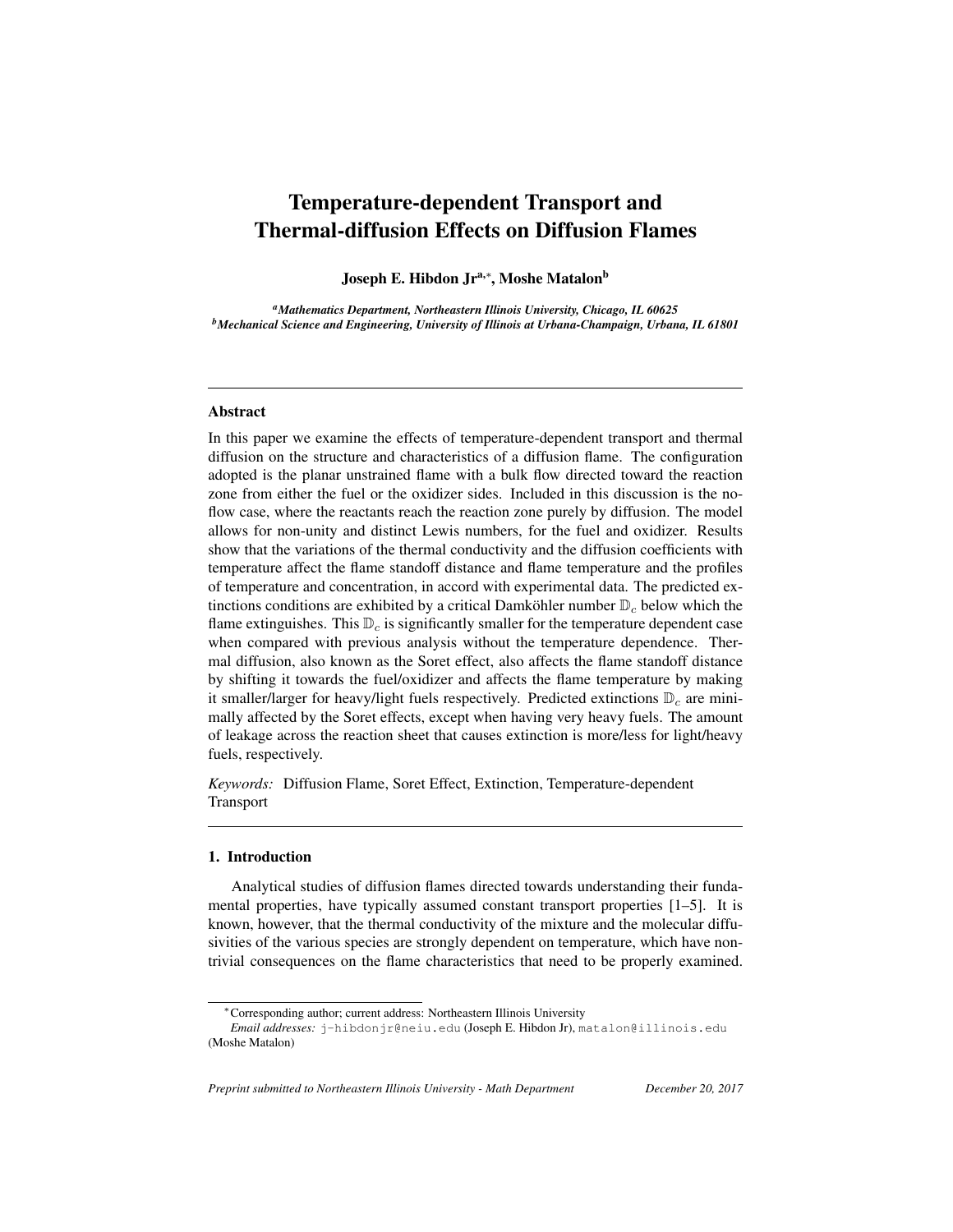Indeed, the dependence of transport properties on temperature has been accounted for in numerical studies in order to properly simulate the diffusion fluxes and enable a more accurate comparison with experiments. For example, accounting for these effects Law and Law [6] compared quantitatively the properties of heptane droplet combustion with experimental data, and Puri and Libby [7] provided an assessment of the effect of water gas-shift equilibrium on the flame. Fundamental understanding of the properties of diffusion flames, obtained by comparing their structure for constant and temperature-dependent transport, has not been previously reported.

Another effect that has been typically neglected in theoretical studies is thermal diffusion, or Soret effect, which correspond to the diffusion of mass caused by temperature gradients. Cross-transport are typically considered second order effects and have been often neglected in combustion studies; c.f. Warnatz et al. [8]. Recently, Rosner [9] pointed out that thermal diffusion could have a nontrivial effect on flame characteristics, particularly in combustible mixtures in which the molecular diffusivities of the fuel and oxidizer are very different than the thermal diffusivity of the mixture, i.e., in mixtures in which the Lewis numbers are significantly different than one; see also Rosner et al. [10]. In a follow-up study Arias-Zugasti and Rosner [11] examined the influence of thermal diffusion on the temperature and standoff distance of a counterflow diffusion flame, accounting also for temperature dependent transport, but restricting attention to the Burke-Shumann limit of complete combustion.

The objective of this work is to provide a fundamental understanding of transport and cross-transport effects on the structure of diffusion flames. The adopted configuration is the simplest planar unstrained diffusion flame, where a bulk uniform flow containing fuel is directed towards the reaction zone with the oxidizer diffusing against the stream, and the reverse situation in which oxidizer is supplied in the inflow and fuel is diffusing against the flow towards the reaction zone. Included in the discussion is the idealized limit of no flow, where the reactants reach the reaction zone purely by diffusion. The analysis follows the asymptotic formulation of Cheatham and Matalon [5], extended appropriately to accommodate for temperature-dependent transport coefficients and diffusion fluxes that result from the Soret effect. For steady planar flames, as discussed here, the formulation is valid for *non-unity* and *distinct Lewis numbers* for the fuel and oxidizer, and allows for finite-rate chemistry, covering the entire range of Damköhler numbers from the Burke-Schumann limit of complete combustion down to extinction.

We note for clarity that for *multi-dimensional* and *time-dependent* problems the general theory presented in Cheatham and Matalon [5] is limited to equi-diffusion flames, i.e., flames for which the Lewis numbers do not significantly differ from one. For otherwise, the temperature along the reaction sheet varies by  $O(1)$  amounts from its stoichiometric value, changes that cannot be properly captured by the asymptotic analysis. Unfortunately, this fact was not explicitly stated in the referenced paper. Possible confusion stems also from the inappropriate use of the term "adiabatic flame temperature", which intended to designate *the stoichiometric temperature*, namely the temperature along the stoichiometric surface where both, the fuel and oxidizer are completely consumed. Evidently, the stoichiometric temperature depends on the means by which fuel and oxidizer are transported to the stoichiometric surface (or reaction sheet), namely on their molecular diffusivities or Lewis numbers, as explicitly stated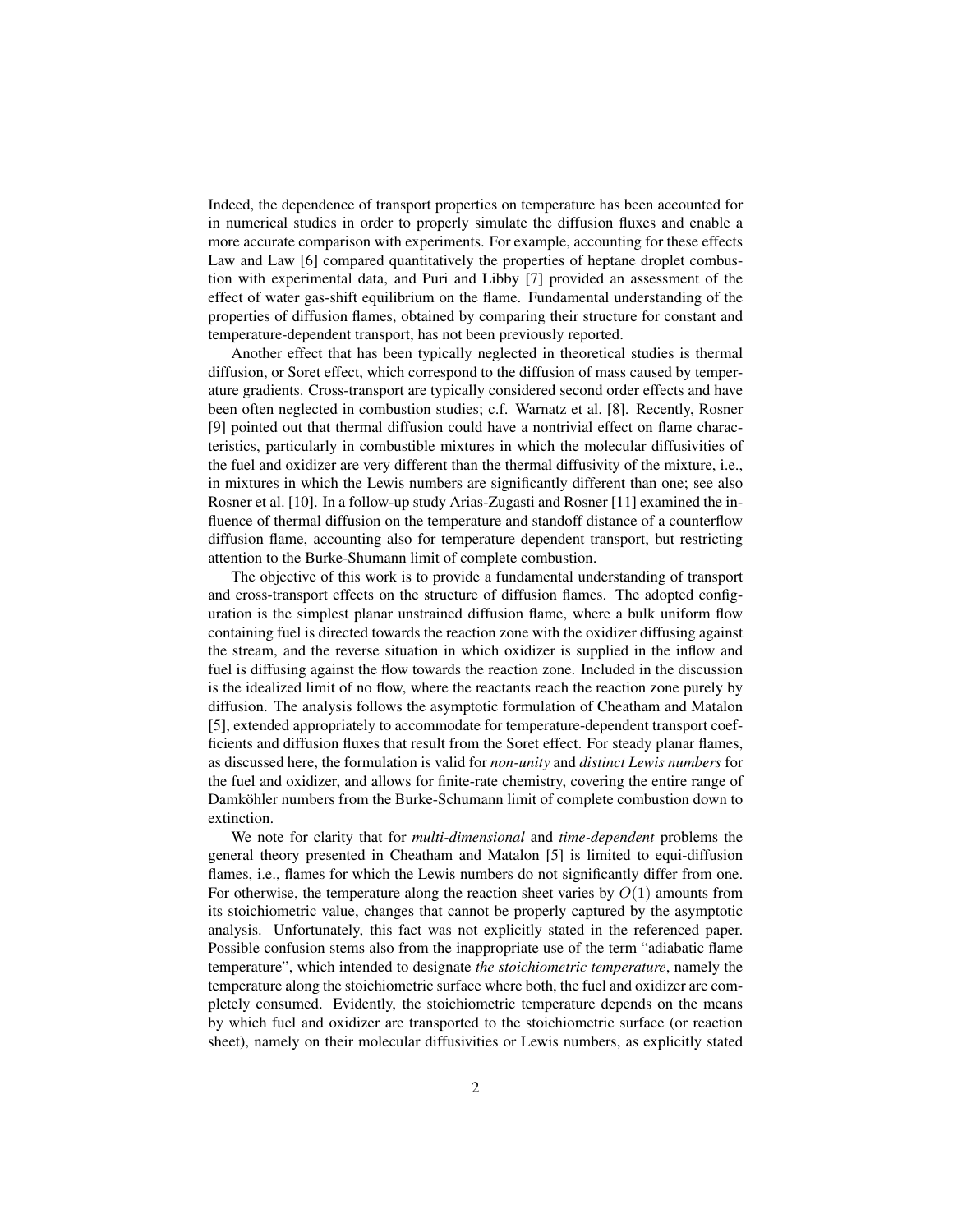in the referenced paper and shown for the planar chambered flame considered therein. The statement in Cheatham and Matalon [5] on page 112 that "to leading order ... the temperature along the sheet is the adiabatic flame temperature, assumed constant" did not mean constant for all Lewis numbers, but rather constant along the reaction sheet, for given Lewis numbers.

In the next section, the flow configuration is described along with the governing equations and the asymptotic formulation. The effects of variable transport are discussed in Sec. 3 and the effects of thermal-diffusion are discussed in Sec. 4. The presented results illustrate the effects of the various parameters on the flame structure, and provide expressions for the flame standoff distance and flame temperature, as well as explicit conditions for flame extinction.

# 2. Formulation

A schematic of the chambered-diffusion flame configuration is shown in Fig. 1. Fuel is supplied in a stream flowing from the bottom of the chamber, assumed at  $\tilde{x} =$  $-L$ , and oxidizer diffuses inwards from the top boundary,  $\tilde{x} = L$ . The reverse but equivalent problem, in which oxidizer is supplied in the stream and fuel diffuses against it, is readily available by exchanging the roles played by the two reactants. The mass flux  $\tilde{m}$  at the inflow is specified, and the flow is assumed to remain uniform across the chamber. Conditions at the two boundaries are maintained uniform, such that

$$
\tilde{T} = \tilde{T}_0, \ \tilde{\rho} = \tilde{\rho}_0, \ \tilde{Y}_F = \tilde{Y}_{F_0}, \ \tilde{Y}_O = 0 \quad \text{at $\tilde{x} = -L$}
$$
\n
$$
\tilde{T} = \tilde{T}_1, \ \tilde{\rho} = \tilde{\rho}_1, \ \tilde{Y}_F = 0, \ \tilde{Y}_O = \tilde{Y}_{O_1} \quad \text{at $\tilde{x} = L$},
$$

where  $\tilde{T}$  and  $\tilde{\rho}$  stand for the temperature and density of the mixture,  $\tilde{Y}_F$  and  $\tilde{Y}_O$  are the mass fractions of the fuel and oxidizer, and the subscripts 0 and 1 denote conditions at the bottom/top of the chamber, respectively.

Maintaining uniform conditions at the boundaries is experimentally challenging because of the difficulty of supplying the reactants and removing the combustion products uniformly across the entire cross-section of the chamber. An experimental configuration capable of overcoming these difficulties, and generating a flat one-dimensional nearly-unstrained diffusion flame, was first introduced at EPFL by P. Monkewitz. The realization of the boundary conditions at the top of the chamber was demonstrated by Lo Jacono et al. [12] by introducing the oxidizer into the chamber through an array of hundreds of closely spaced hypodermic needles, separated equally from each other to allow the hot combustion products to escape between them. The inhomogeneity near the exit plane of the needles was limited to a thin layer of thickness comparable to the needle spacing, such that uniform conditions prevailed just below this layer, a location identified as the virtual boundary. An improved design was subsequently developed by Robert and Monkewitz [13, 14] where both reactants were introduced into the chamber through array of needles. The implementation of this design produced flat flames that experienced very little residual strain, caused primarily by temperature inhomogeneities in the supply and exhaust paths. It also permitted better control of the magnitude and direction of the bulk flow with provisions to reach the limiting situation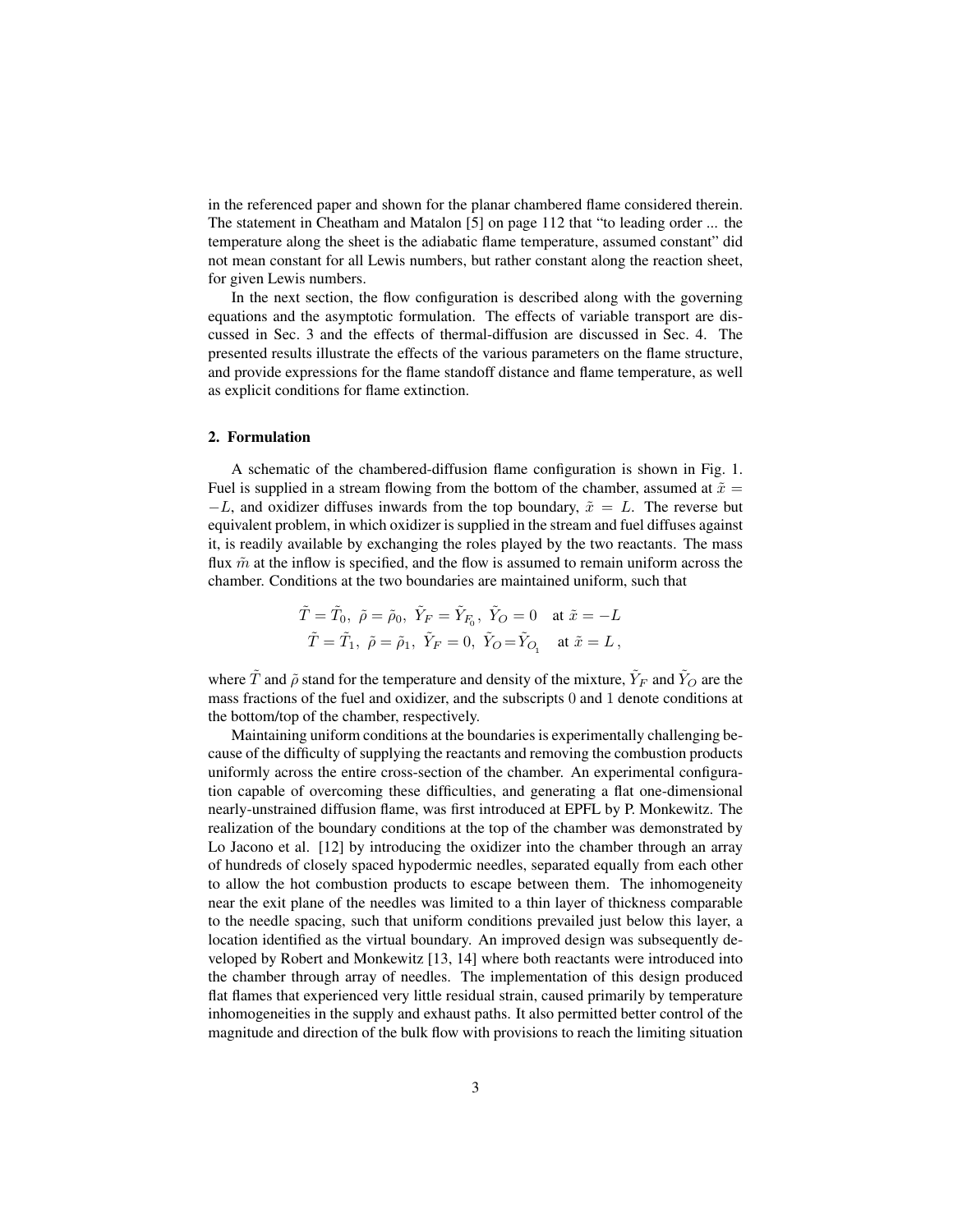

Figure 1: Schematic of the chambered-flame configuration shown for  $\tilde{m} > 0$ , i.e., when the fuel is supplied in the incoming stream and the oxidizer is diffusing against the stream; the reverse situation with  $\tilde{m} < 0$ corresponds to oxidizer supplied in the stream and fuel diffusing against the stream.

of a "pure diffusion flame" corresponding to  $\tilde{m} = 0$ , namely when the fuel and oxidizer reach the reaction zone from opposing ends solely by diffusion with no net flow across the flame.

The chemical activity in the chamber is modeled by a global one-step irreversible reaction of the form

$$
\nu_F \text{ Fuel} + \nu_O \text{ Oxidizer} \rightarrow \text{Products} + \{ Q \},
$$

where  $\nu_F, \nu_O$  are the stoichiometric coefficients of the fuel and oxidizer, respectively, and Q is the total heat released during combustion. The reaction rate  $\tilde{\omega}$  is assumed to obey an Arrhenius law with a pre-exponential factor  $\beta$  and overall activation energy  $E$ , namely

$$
\tilde{\omega} = \mathcal{B}\Big(\frac{\tilde{\rho}\tilde{Y}_F}{W_F}\Big)\Big(\frac{\tilde{\rho}\tilde{Y}_O}{W_O}\Big)\mathrm{e}^{-E/\mathcal{R}\tilde{T}}
$$

where  $W_F$ ,  $W_O$  are the molecular weights of the fuel and oxidizer, respectively and  $R$ is the gas constant. The initial mixture strength representing the ratio of the fuel-tooxidizer mass supplied in the respective boundaries, normalized by their stoichiometric proportion, is given by

$$
\phi = \frac{\tilde{Y}_{F_0}/\tilde{Y}_{O_0}}{\nu_F W_F/\nu_O W_O},\tag{1}
$$

where  $\tilde{Y}_{F_0}$  and  $\tilde{Y}_{O_0}$  are the supplied fuel and oxidizer mass fractions.

The fuel and oxidizer supplied from opposing ends are appropriately diluted so that the mixture properties, such as mean molecular weight, thermal conductivity and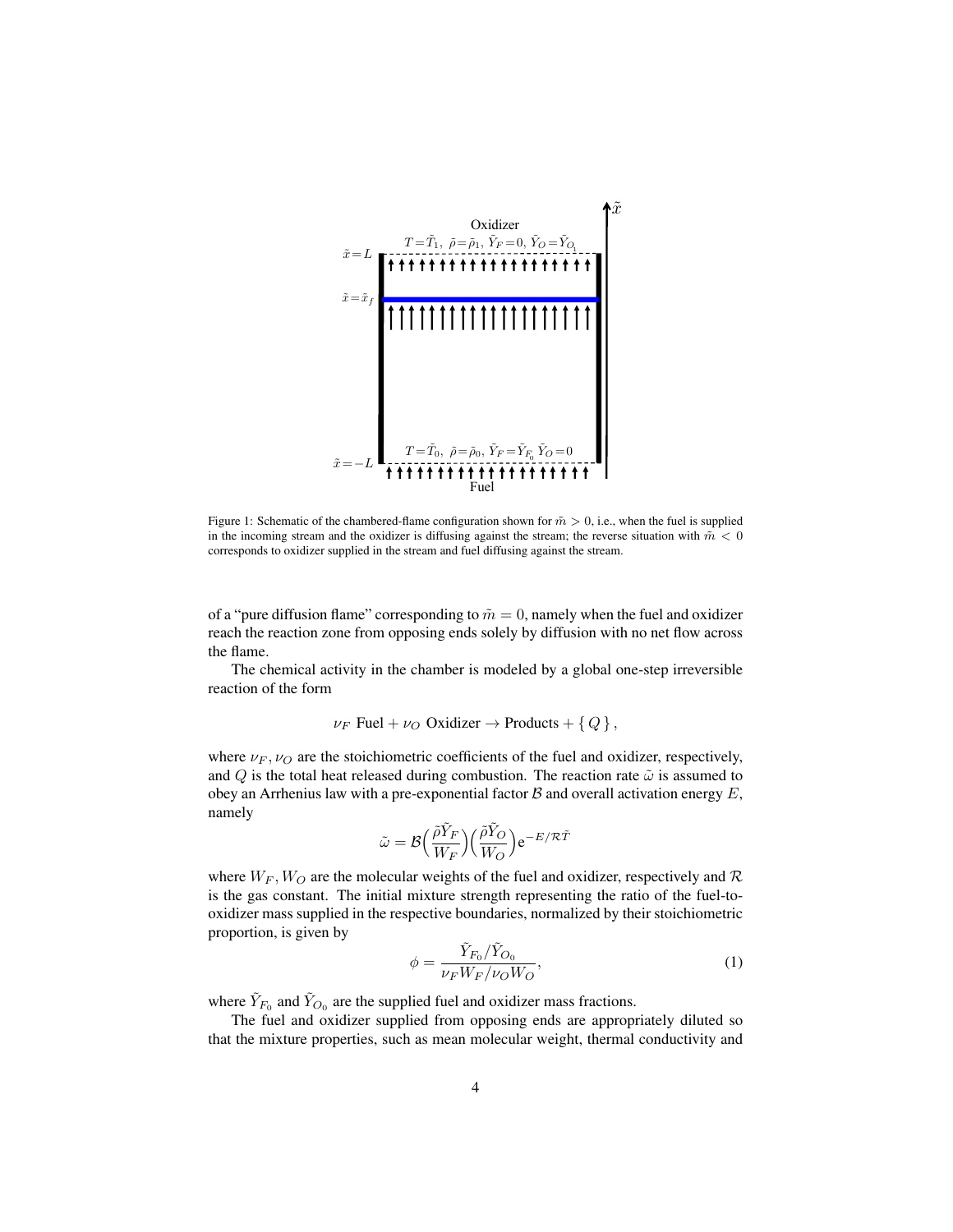specific heat are determined by the abundant inert and the diffusivities  $\widetilde{\mathcal{D}}_F$ ,  $\widetilde{\mathcal{D}}_O$  are the fuel-inert and oxidizer-inert binary diffusivities, respectively. It is further assumed that the specific heat (at constant pressure) of the mixture  $c_p$  is constant, but the conductivity of the mixture  $\lambda$  and the diffusion coefficients  $\mathcal{D}_F$ ,  $\mathcal{D}_O$  are temperature-dependent. Specifically  $\tilde{\lambda}/c_p$ ,  $\tilde{\rho}\tilde{\mathcal{D}}_F$ ,  $\tilde{\rho}\tilde{\mathcal{D}}_Q$  have the same temperature dependence such that the ratios  $\text{Le}_F = \tilde{\lambda}/c_p \tilde{\rho} \tilde{\mathcal{D}}_F$  and  $\text{Le}_O = \tilde{\lambda}/c_p \tilde{\rho} \tilde{\mathcal{D}}_O$ , corresponding to the fuel and oxidizer Lewis numbers, remain constant.

# *2.1. Governing equations*

For steady conditions, the mass flux  $\tilde{m}$  = const. through the entire chamber. Conservation of energy of the mixture and the mass balance of the fuel and oxidizer are given by

$$
\tilde{m}c_p \frac{d\tilde{T}}{d\tilde{x}} - \frac{d}{d\tilde{x}} \left( \tilde{\lambda} \frac{d\tilde{T}}{d\tilde{x}} \right) = Q\tilde{\omega},\tag{2}
$$

$$
\tilde{m}\frac{d\tilde{Y}_i}{d\tilde{x}} - \frac{d}{d\tilde{x}} \Big[ \tilde{\rho} \tilde{\mathcal{D}}_i \Big( \frac{d\tilde{Y}_i}{d\tilde{x}} + \alpha_{T_i} \frac{\tilde{Y}_i}{\tilde{T}} \frac{d\tilde{T}}{d\tilde{x}} \Big) \Big] = -\nu_i W_i \tilde{\omega}, \qquad i = F, O
$$
\n(3)

where the diffusion fluxes in (3) include the ordinary Fickian diffusion and the Soret thermal-diffusion transport effect, as appropriate for dilute mixtures. The adopted simplification is systematically derived from the Stefan-Maxwell relations in the Appendix. The subscript  $N$  used to identify the abundant inert in the binary diffusivity  $\mathcal{D}_{iN}$ , has been removed here for simplicity of notation. The thermal diffusion factor  $\alpha_{T_i}$  is independent of the mixture composition and is treated as constant. Finally, the equation of state takes the form  $\tilde{\rho}\tilde{T} = \tilde{\rho}_0\tilde{T}_0$ , as appropriate for the near-isobaric conditions considered here.

To express the equations in dimensionless form, the state of the gas at  $\tilde{x} = -L$  is used as reference: the temperature and density are made dimensionless with respect to  $\tilde{T}_0$  and  $\tilde{\rho}_0$ , and the thermal diffusivity  $\tilde{D}_T = \tilde{\lambda}/\tilde{\rho}c_p$ , and mass diffusivities of the fuel and oxidizer are scaled with respect to  $\mathcal{D}_{T_0}, \mathcal{D}_{F_0}, \mathcal{D}_{O_0}$ , respectively. Then,

$$
\frac{\tilde{\lambda}}{\tilde{\lambda}_0} = \frac{\tilde{\rho}\tilde{\mathcal{D}}_F}{\tilde{\rho}_0\tilde{\mathcal{D}}_{F_0}} = \frac{\tilde{\rho}\tilde{\mathcal{D}}_O}{\tilde{\rho}_0\tilde{\mathcal{D}}_{O_0}} = \Lambda(T)
$$

where  $T = \tilde{T}/\tilde{T}_0$  is the dimensionless temperature. Typically,  $\Lambda$  obeys a power law with exponents in the range  $0.5 - 1$ . We further choose L as the unit of length, and introduce the diffusion velocity  $\mathcal{D}_{T_0}/L$  as a unit speed. The fuel and oxidizer mass fractions are normalized with respect to  $\tilde{Y}_{F_0}$  and  $\tilde{Y}_{O_1}$ , for convenience. The governing equations then become:

$$
m\frac{dT}{dx} - \frac{d}{dx}\left(\Lambda \frac{dT}{dx}\right) = q\omega,
$$
\n(4)

$$
m\frac{dY_F}{dx} - \mathbf{L}\mathbf{e}_F^{-1}\frac{d}{dx}\Big[\Lambda\Big(\frac{dY_F}{dx} + \alpha_{T_F}\frac{Y_F}{T}\frac{dT}{dx}\Big)\Big] = -\omega,\tag{5}
$$

$$
m\frac{dY_O}{dx} - \mathcal{L}e_O^{-1}\frac{d}{dx}\Big[\Lambda\Big(\frac{dY_O}{dx} + \alpha_{To}\frac{Y_O}{T}\frac{dT}{dx}\Big)\Big] = -\phi\omega,\tag{6}
$$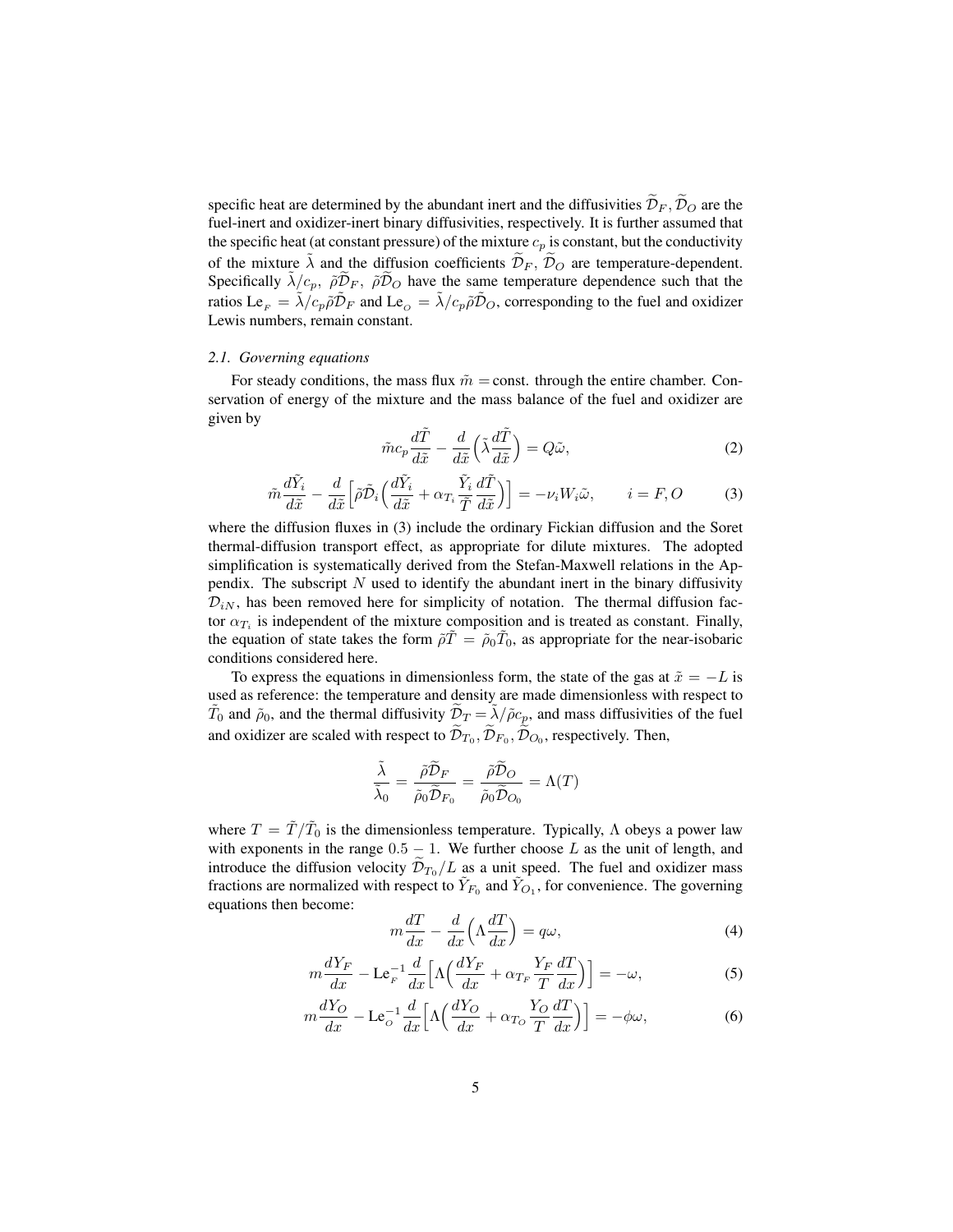where the dimensionless mass flux  $m$  is effectively the Peclet number, representing the ratio of convection to diffusion, and  $q = Q\tilde{Y}_{F_0}/\nu_F W_F c_p \tilde{T}_0$  is the heat release parameter (the ratio of the heat release per unit mass of fuel and the enthalpy of the fresh mixture at temperature  $\tilde{T}_0$ ). The reaction rate may be expressed in the form

$$
\omega = \mathbb{D} T_s^2 \beta^3 \rho^2 Y_F Y_O \exp \left\{ \beta T_s \left( 1 - \frac{T_s}{T} \right) \right\},\tag{7}
$$

where  $D$  is the Damköhler number given by

$$
\mathbb{D} = \frac{L^2}{\tilde{\lambda}_s/c_p} \left(\frac{\mathcal{R}\tilde{T}_s^2}{E\tilde{T}_0}\right)^3 \left(\frac{\tilde{\rho}_s}{\tilde{\rho}_0}\right)^2 \frac{\nu_O Y_{F_0}}{\phi W_F} \mathcal{B} e^{-E/\mathcal{R}\tilde{T}_s} ,\qquad (8)
$$

where  $\beta = E\tilde{T}_0 / R\tilde{T}_s^2$  is the activation energy parameter,  $\tilde{T}_s$  is the stoichiometric temperature, namely the temperature at the stoichiometric surface where the fuel and oxidizer meet in stoichiometric proportions and are completely consumed. Here and thereafter, when the same symbol is used the "tilde" accent denotes the dimensional (or normalized) quantity. The subscript s in  $\tilde{\lambda}_s$  and  $\tilde{\rho}_s$  has been used to indicate conditions at the stoichiometric surface. The modification of the exponential term, and the factor  $\beta^3$  inserted in (7) are suggested by the asymptotic treatment for large activation energy  $(\beta \gg 1)$ , which also requires that the Damköhler number be simultaneously large by means of a distinguished limit (8), as discussed in [5].

It should be noted that in Cheatham and Matalon [5], the term adiabatic flame temperature was used for the stoichiometric temperature  $\tilde{T}_s$ , noting that *it differs from the adiabatic flame temperature of a premixed combustible mixture because, for a diffusion flame, the flame temperature depends on the way in which the fuel and oxidant are brought together.* Thus,  $\tilde{T}_s$  depends in general on the Lewis numbers, as has been clearly demonstrated for the steady planar flame studied in the referenced paper [see Eq. (5.7), therein]. The term adiabatic flame temperature should more appropriately be reserved to the stoichiometric temperature when the fuel and oxidizer are supplied at the same temperature  $\tilde{T}_0 = \tilde{T}_1$  and both Lewis numbers are equal to one, for then  $\tilde{T}_s = \tilde{T}_a$  where

$$
\tilde{T}_a = \tilde{T}_0 + \frac{Q\tilde{Y}_{F_0}/\nu_F W_F c_p}{1+\phi}
$$

is the adiabatic flame temperature of a mixture consisting of  $\tilde{Y}_{F_0}/(1+\phi)$  fuel and  $\phi \tilde{Y}_{O_0}/(1+\phi)$  oxidizer, at temperature  $\tilde{T}_0$ . When the temperature at the two boundaries is not equal, the adiabatic, or stoichiometric temperature for unity Lewis numbers, includes the additional term  $(\tilde{T}_1 - \tilde{T}_0)/(1 + \phi)$ , which in dimensionless form, translates to

$$
T_a = 1 + \frac{q + \Delta T}{1 + \phi}
$$

where  $\Delta T = (\tilde{T}_1 - \tilde{T}_0)/\tilde{T}_0$  is the (dimensionless) temperature differential between the values at the oxidizer and fuel boundaries. For nonunity Lewis numbers the stoichiometric temperature  $T<sub>s</sub>$  depends on the flow configuration, as further elaborated below.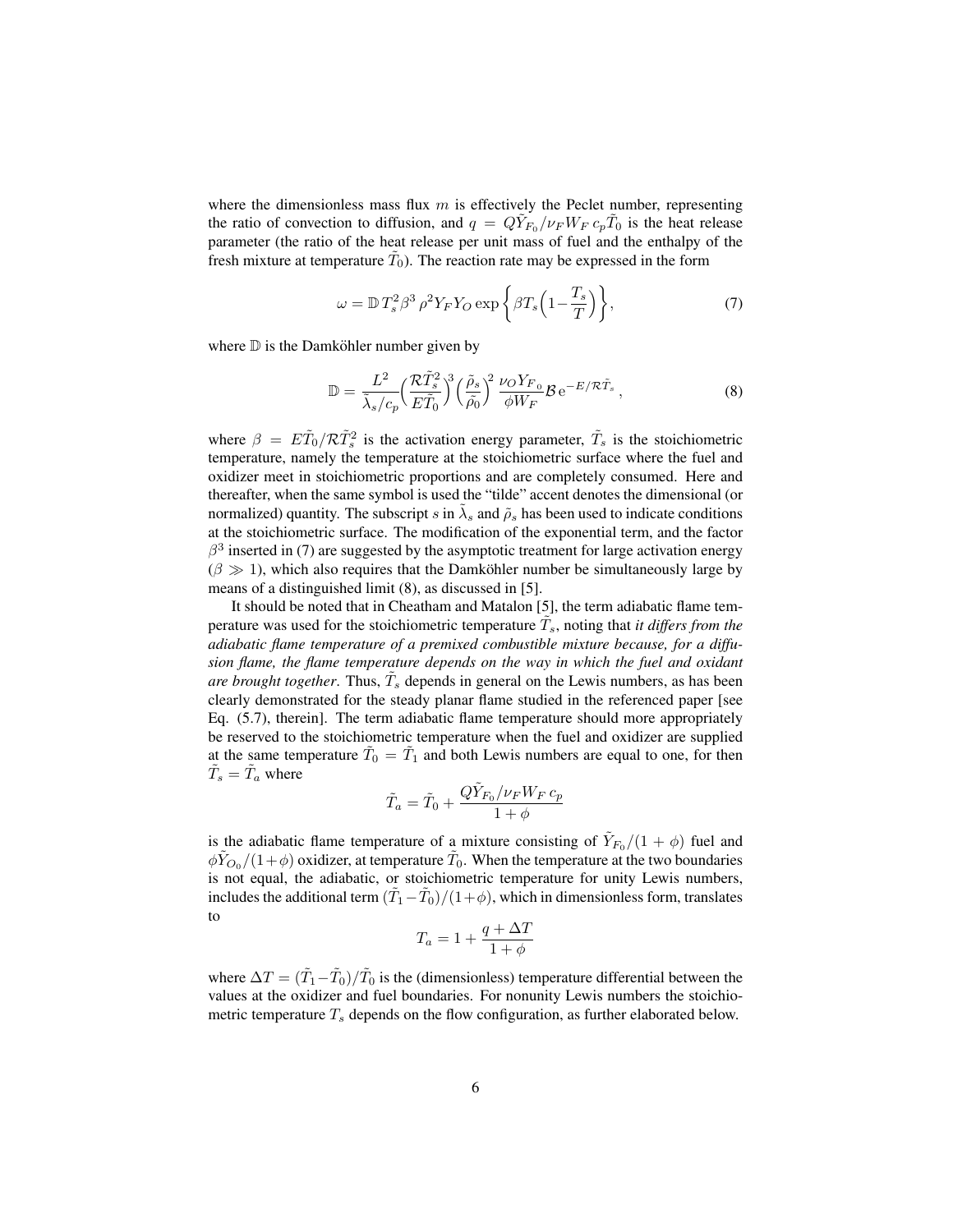The boundary conditions in dimensionless form are

$$
T = 1, Y_F = 1, Y_O = 0, \qquad \text{at } x = -1,
$$
\n(9)

$$
T = 1 + \Delta T, \ Y_F = 0, \ Y_O = 1, \qquad \text{at } x = 1,
$$
 (10)

The formulation consisting of  $(4)-(10)$  is valid for both cases: fuel supplied in the stream  $(m > 0)$  or oxidizer supplied in the stream  $(m < 0)$ .

## *2.2. Activation Energy Asymptotics*

For large activation energy,  $\beta \gg 1$ , the chemical reaction is confined to a sheet located at  $x = x_f$  that divides the combustion field into two reaction-free regions: the fuel region corresponding to  $-1 < x < x_f$ , and the oxidizer region corresponding to  $x_f < x < 1$ . The resolution of the thin reaction zone, on the  $\mathcal{O}(\beta^{-1})$  scale surrounding  $x = x_f$ , provides through asymptotic matching jump conditions for the state variables across the reaction sheet. The resulting free boundary problem can be deduced from the general formulation presented in Cheatham and Matalon [5] with minor modifications that arise from the additional Soret thermal diffusion fluxes and allowing the transport coefficients to be temperature-dependent. We note, however, that in rendering the equations dimensionless we have used a different scaling than the one used in [5], which led to the parameters q and  $\phi$  appearing explicitly in the jump relations. The jump conditions across the reaction sheet,  $x = x_f$ , are

$$
\llbracket T \rrbracket = \llbracket Y_F \rrbracket = \llbracket Y_O \rrbracket = 0,\tag{11}
$$

$$
\frac{1}{q} \left[ \frac{dT}{dx} \right] = -\frac{1}{\mathbf{L}\mathbf{e}_F} \left[ \frac{dY_F}{dx} + \alpha_{T_F} \frac{Y_F}{T} \frac{dT}{dx} \right] = -\frac{1}{\phi \mathbf{L}\mathbf{e}_o} \left[ \frac{dY_O}{dx} + \alpha_{T_O} \frac{Y_O}{T} \frac{dT}{dx} \right]
$$
(12)

$$
Y_F\Big|_{x_f^+} = \frac{\text{Le}_F}{q\,\beta} S_F(\gamma, \delta), \qquad Y_O\Big|_{x_f^-} = \frac{\text{Le}_O}{q\,\beta} \phi S_O(\gamma, \delta), \tag{13}
$$

where  $\lceil \cdot \rceil$  denotes the jump operator, defined as the difference between the values of a quantity evaluated at  $x_f^+$  and  $x_f^-$ .

Equation (11) affirms that all variables are continuous across the reaction sheet. Equation (12) states that the fuel and oxidizer flow into the reaction sheet from opposing sides in stoichiometric proportions, and the total energy released at the reaction sheet is conducted away at different rates that depend on the stoichiometric proportions. Equation (13) determines the extent of reactant leakage through the reaction zone in terms of the functions  $S_F$  and  $S_O$  that depend on two auxiliary parameters: the heat transfer parameter  $\gamma$  and the reduced Damköhler number  $\delta$ . The parameter  $\gamma$ , given by

$$
\gamma = \frac{dT/dx\big|_{x_f^+} + dT/dx\big|_{x_f^-}}{\llbracket dT/dx \rrbracket} \,, \tag{14}
$$

determines the excess of heat conducted to one side of the reaction sheet; it is positive when more heat is conducted towards the oxidizer side and negative when more heat is conducted towards the fuel side. For the diffusion-flame regime considered here,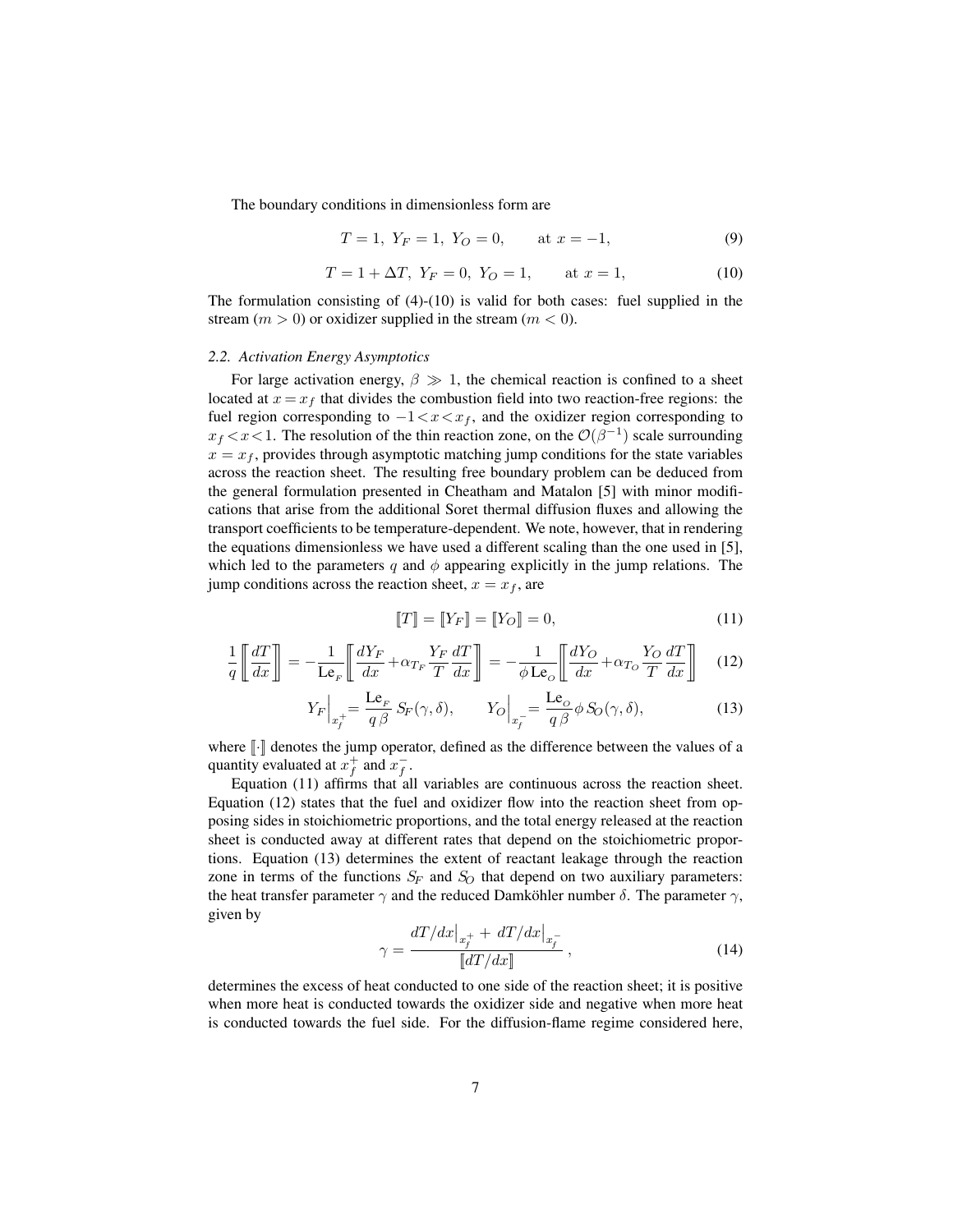$-1 < \gamma < 1$ . The parameter  $\delta$  is given by

$$
\delta e^{-h_f(\gamma,\delta)} = \frac{4\phi \operatorname{Le}_o \operatorname{Le}_F}{q \left[ d\right] / dx \right]^2} \mathbb{D},\tag{15}
$$

determines the intensity of the chemical reaction where

$$
h_f = \beta (T_f - T_s) + \frac{1 - \gamma}{2} S_F + \frac{1 + \gamma}{2} S_O,
$$

where  $h_f = h_f(\gamma, \delta)$  represents the excess enthalpy available at the reaction sheet, with  $T_f$  the flame temperature that differs from the stoichiometric temperature  $T_s$  due to incomplete combustion. It is evident that in order to satisfy the relations (11)-(13) the reaction-diffusion equations on either side of the reaction sheet need to be solved to  $O(\beta^{-1})$  for the determination of  $h_f$ . Consequently, the relation (15) is, in general, an *implicit* nonlinear expression for δ.

The functional dependence of  $S_F$  and  $S_O$  on the parameters  $\gamma$  and  $\delta$ , has been determined numerically [5] by solving the nonlinear boundary value problem that describes the internal structure of the thin reactive-diffusive zone. Due to the symmetry with respect to  $\gamma$ , the reactant leakage may be expressed as

$$
S_F = \begin{cases} S_1 & 0 \le \gamma < 1, \\ S_2 & -1 < \gamma \le 0, \end{cases} \qquad S_O = \begin{cases} S_2 & 0 \le \gamma < 1, \\ S_1 & -1 < \gamma \le 0, \end{cases}
$$
 (16)

where  $S_1$  and  $S_2$  are referred to as the leakage functions. Representative functions  $S_1(\gamma, \delta)$  and  $S_2(\gamma, \delta)$  are given in Fig. 2. The results show that for a given  $\gamma$ , two solutions exist for  $\delta > \delta_c$  and none for  $\delta < \delta_c$ . An approximate expression for the critical value  $\delta_c$  was first derived by Liñán [1] in the form

$$
\delta_{\rm c} = \left\{ 1 - |\gamma| - (1 - |\gamma|)^2 + 0.26(1 - |\gamma|)^3 + 0.055(1 - |\gamma|)^4 \right\} e^1,
$$



Figure 2: The leakage functions  $S_1$  and  $S_2$  as a function of  $\delta - \delta_c$  for several values of  $\gamma$ .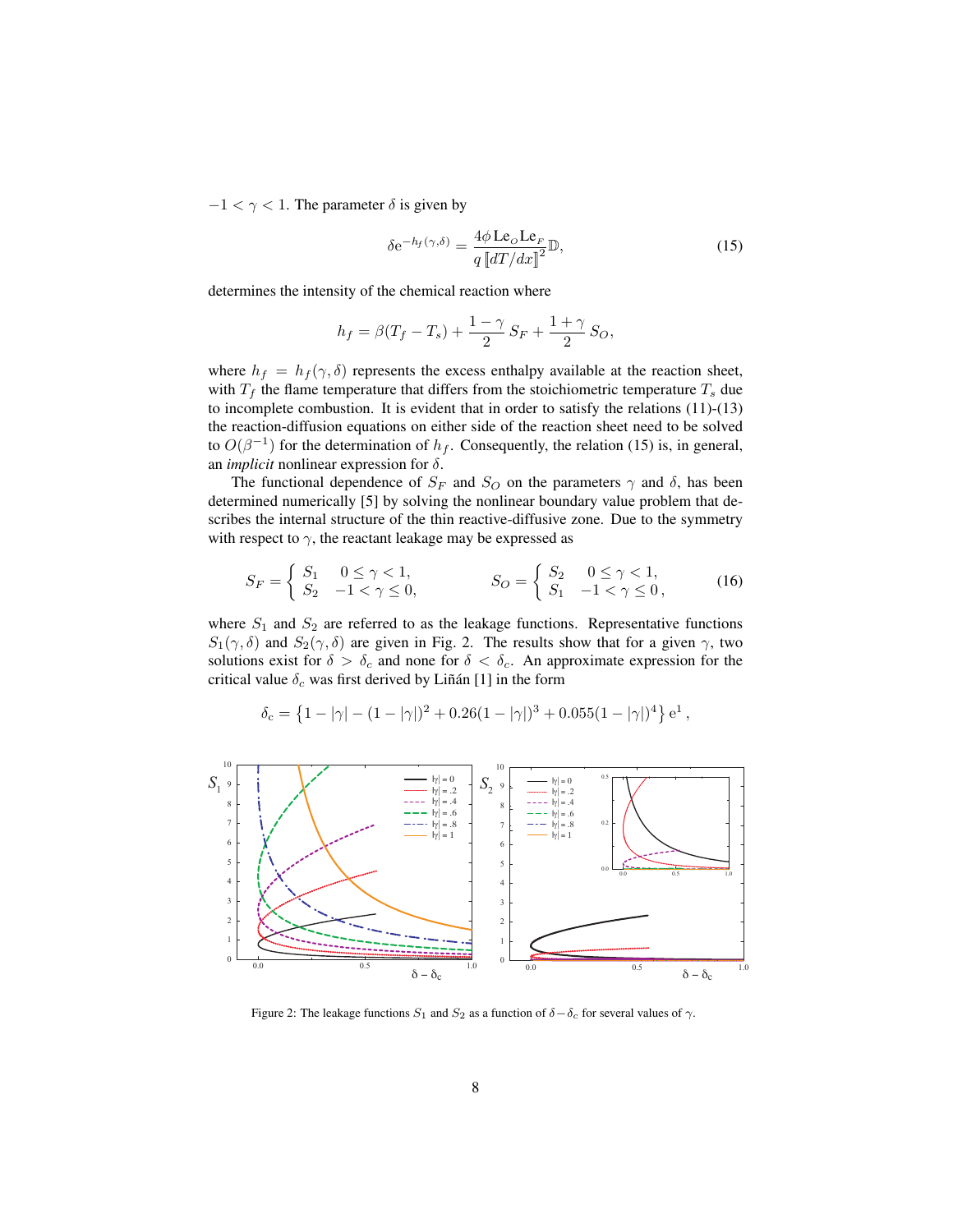and is found to represent the numerical values extremely well. The dependence of the leakage function on  $\delta$  traces a C-shaped curve with a turning point at  $\delta_c$ . The lower branch of the response curves is a monotonically decreasing function of  $\delta$  that tends to zero when  $\delta \to \infty$ . The upper branch is a monotonically increasing function of  $\delta$  that tends to infinity, or to a state associated with  $\mathcal{O}(1)$  reactant leakage, when  $\delta \rightarrow \infty$ .

It is more appropriate to interpret these results in terms of the Damköhler number D, which is controlled by the system parameters. When  $\mathbb{D} \to \infty$ , both reactants are completely consumed; the reaction sheet separates a region where there is fuel but no oxidizer from a region where there is only oxidizer, as originally envisioned by Burke and Schumann [15], and its temperature reaches the stoichiometric temperature  $T_s$ . When systematically decreasing  $D$ , there is a continuous increase in reactant leakage through the reaction sheet and an associated drop in flame temperature  $T_f$ . This behavior persists until  $\mathbb{D} = \mathbb{D}_{ext}$ , which marks the value below which a steady flame can no longer be sustained due to insufficient mixing and a low temperature. Because of the nonlinear dependence of the Damköhler number on  $\delta$  exhibited in (15), the extinction state  $\mathbb{D}_{ext}$  does not necessarily coincide with the critical  $\delta_c$ . The extinction state  $\mathbb{D}_{ext}$ lies on the lower branch of the leakage response curve when  $h_f < 0$ , and on the upper branch of the leakage response curve when  $h_f > 0$ . In general, the upper branch of the response curves is of limited physical interest, corresponding typically to unstable states [16, 17]. The aforementioned asymptotic formulation, therefore, covers the entire range from complete combustion to extinction.

In order to have direct access to the leakage functions, without the necessity to repeatedly integrate numerically the boundary value problem, Cheatham and Matalon [5] provided the following formulae

$$
S_1 = \begin{cases} \n\delta^{-1/3} \{ q_0 + q_1(\delta - \delta_c)^{q_2} \} & \text{upper branch,} \\
a_0 \delta^{-4/3} \exp \{ -a_1(\delta - \delta_c)^{a_2} \} & \text{lower branch,} \\
b_2 = \begin{cases} \n\delta^{-1/3} \{ r_0 + r_1(\delta - \delta_c)^{r_2} \} & \text{upper branch,} \\
b_0 \delta^{-4/3} \exp \{ -b_1(\delta - \delta_c)^{b_2} \} & \text{lower branch;}\n\end{cases}
$$

which were shown to represent the numerical results with sufficient accuracy. The coefficients  $a_k$ ,  $b_k$ ,  $q_k$ , and  $r_k$  for  $k = 0, 1, 2$ , that depend only on  $|\gamma|$ , can be found in [5] and will not be repeated here.

The modification in the asymptotic formulation that resulted from allowing the diffusivities to vary with temperature, appear in (8), where  $\lambda$  has been replaced by its value at the reaction sheet, namely  $\tilde{\lambda}_s = \tilde{\lambda}(\tilde{T}_s)$ . Since  $\Lambda(T)$  is continuous across the reaction sheet, no change are observed in the jump relations (12). The other modification to the formulation appears in the jump relations (12) where the net flux of reactants flowing into the reaction sheet account now for the additional Soret transport. These relations can be directly deduced by integrating the appropriate combinations of equations (4)-(6) across the reaction sheet, but can be also obtained as matching conditions if one reexamines the internal structure of the reaction sheet following [5] (the details that we do not show here). Finally, since  $Y_F, Y_O \sim \mathcal{O}(\beta^{-1})$  at the reaction sheet, the Soret effect is also an  $\mathcal{O}(\beta^{-1})$  effect that becomes more pronounced near the extinction conditions where there is a significant reactant leakage through the reaction sheet.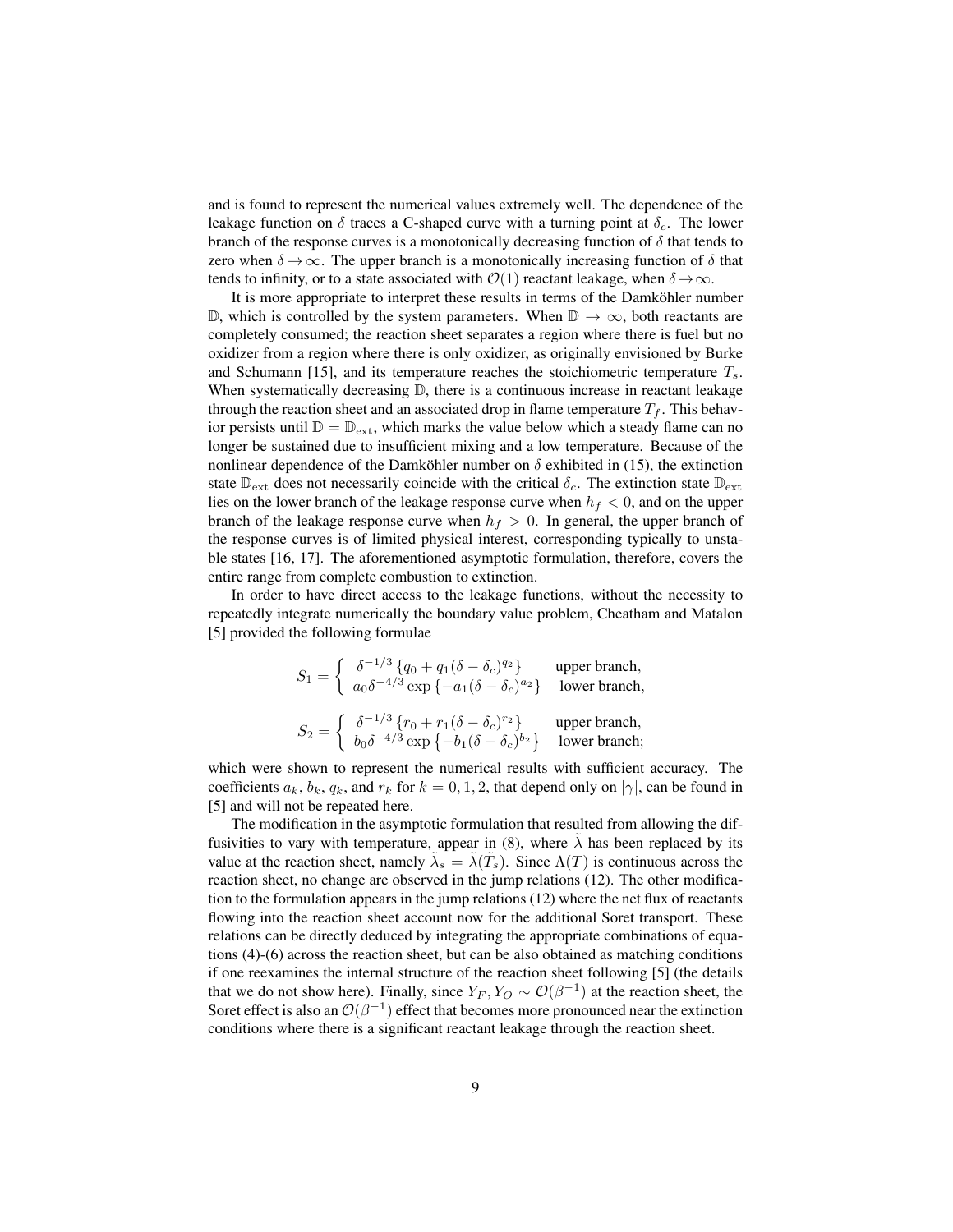In the proceeding sections the effect of variable transport properties and Soret effect on the characteristics of the reaction sheet are examined separately. First variable transport properties with no Soret effect is examined for two cases, the Burke-Schumann limit (with comparison to experimental data) and incomplete combustion. Then the Soret effect with constant transport properties is also analyzed for the Burke-Schumann limit and then incomplete combustion.

## 3. Variable Transport

The system of equations (4)-(13) for  $\alpha_T^i = 0$  has a solution corresponding to a planar flame with the temperature and mass fractions profiles given by

$$
T = \begin{cases} 1 + (T_f - 1) \frac{e^{F(x)} - 1}{e^{F(x_f)} - 1} & -1 < x < x_f, \\ 1 + \Delta T + (T_f - 1 - \Delta T) \frac{e^{-G(x)} - 1}{e^{-G(x_f)} - 1} & x_f < x < 1, \end{cases}
$$
(17)

$$
Y_F = \begin{cases} 1 - (1 - \beta^{-1} q^{-1} \mathbf{L} \mathbf{e}_F S_F) \frac{e^{k_F F(x)} - 1}{e^{k_F F(x_f)} - 1} & -1 < x < x_f, \\ \beta^{-1} q^{-1} \mathbf{L} \mathbf{e}_F S_F \frac{e^{-k_F G(x)} - 1}{e^{-k_F G(x_f)} - 1} & x_f < x < 1, \end{cases}
$$
(18)  

$$
Y_O = \begin{cases} \beta^{-1} q^{-1} \phi \mathbf{L} \mathbf{e}_O S_O \frac{e^{k_O F(x)} - 1}{e^{k_O F(x_f)} - 1} & -1 < x < x_f, \\ 1 - (1 - \beta^{-1} q^{-1} \phi \mathbf{L} \mathbf{e}_O S_O) \frac{e^{-k_O G(x)} - 1}{e^{-k_O G(x_f)} - 1} & x_f < x < 1, \end{cases}
$$
(19)

where

$$
F(x) = \int_{-1}^{x} \frac{m}{\Lambda} d\mathring{x}, \quad \text{and} \quad G(x) = \int_{x}^{1} \frac{m}{\Lambda} d\mathring{x}.
$$

The solution includes expressions for the location of the reaction sheet  $x = x_f$  and the flame temperature  $T_f = T(x_f)$ . Since the asymptotic model is correct to  $\mathcal{O}(\beta^{-2})$ , these must be expressed in the form  $x_f = \eta_0 + \beta^{-1}\eta_1 + ...$  and  $T_f = T_s + \beta^{-1}T_{f1} + ...$ .... The leading terms can be easily computed; the location of the reaction sheet (the stoichiometric surface, in this case) results from

$$
\frac{1 - e^{-L\varepsilon_F F_0}}{1 - e^{L\varepsilon_O G_0}} = -\phi, \qquad (20)
$$

and the stoichiometric temperature is given by

$$
T_s = 1 + \Delta T \frac{e^{-G_0} (e^{F_0} - 1)}{e^{F_0} - e^{-G_0}} - q \frac{e^{\text{L}e_F F_0} (e^{F_0} - 1) (e^{-G_0} - 1)}{(e^{\text{L}e_F F_0} - 1) (e^{F_0} - e^{-G_0})},
$$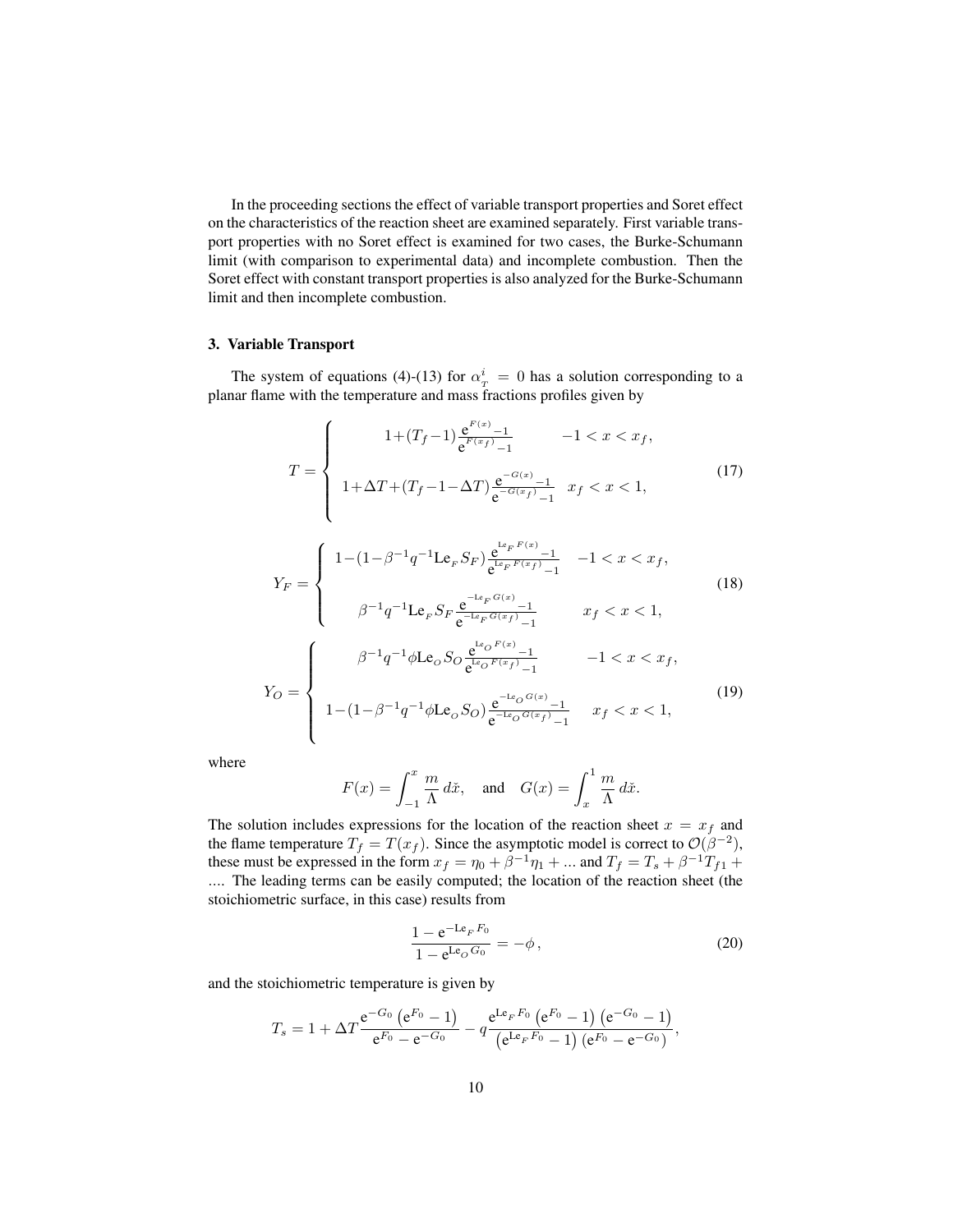where  $F_0$  and  $G_0$  denote  $F(\eta_0)$  and  $G(\eta_0)$  respectively. The  $\mathcal{O}(\beta^{-1})$  terms can be written explicitly, but they involve cumbersome relations that will not be given here. For unity Lewis numbers the stoichiometric flame temperature reduces to

$$
T_s = q + 1 + (\Delta T - q)(1 + \phi^{-1})^{-1}
$$

.

This is the flame temperature to leading order as seen in Cheatham and Matalon [5], using the scaling of this paper, and is regardless of temperature dependent or constant transport properties. It can be shown numerically that for generic Lewis numbers the stoichiometric flame temperature is the same for temperature dependent and constant transport properties. In Fig. 3 the effect of Lewis numbers on the stoichiometric flame temperature is given for both the temperature dependent and constant transport properties with  $m = 1$ . As both Lewis numbers decrease, the diffusivity of the reactants increase, and the flame temperature increases. When the fuel is in the flow  $m > 0$ , and  $Le<sub>o</sub>$  changes then there is no difference between the flame temperature for constant and temperature dependent transport. The flame temperature is smaller for the temperature dependent versus constant transport properties when  $\text{Le}_F > 0$ . p

The entire analytical solution (17)-(19) appears in an implicit form because the integrals that constitute  $F(x)$  and  $G(x)$  depend on the temperature T over entire intervals and the location of the reaction sheet  $x_f$  that also depends on the temperature T. However, for constant transport ( $\Lambda = 1$ ),  $F = m(x + 1)$ ,  $G = -m(1 - x)$  and (17)-(19) are explicit functions for the determination of  $T, Y_F, Y_O$ , that depend on  $x_f$  and must be first determined from (20).

Presenting the results for variable transport, necessitates using an iterative numerical scheme. A convenient initial guess is the solution for complete combustion  $(\beta^{-1} = 0)$  with constant transport properties  $(\Lambda = 1)$ , which can be written explicitly. For the results presented below we assume that  $\Lambda = T^n$  with  $n = 0.7$ . Varying n in the range  $0.5 \leq n \leq 1$  produce results that do not differ significantly from those with  $n = 0.7$ . Furthermore, for simplicity, we consider the case when there is no temperature difference between the two boundaries,  $\Delta T = 0$ .

#### *3.1. Burke-Schumann Limit*

The Burke-Schumann limit (complete combustion) is obtained by setting  $\beta^{-1} = 0$ . Figure 4(a) shows temperature and the mass fraction profiles across the entire chamber, with constant and variable transport for the case in which the bulk flow is directed to the reaction zone from the fuel side. Figure 4(b) shows similar profiles, but for the reverse case, namely when the bulk flow is directed towards the reaction zone from the oxidizer side. These graphs clearly identify the influence that temperature-dependent transport coefficients has on the flame structure. We first note that with variable transport, the reaction sheet (or stoichiometric surface) shifts towards the fuel boundary when the direction of the bulk flow is from the fuel side  $(m > 0)$ , and towards the oxidizer boundary when the bulk flow is from the oxidizer side  $(m < 0)$ .

As a result, it is clear that at any position x the fuel mass fraction  $Y_F$  will be smaller, and the oxidizer mass fraction  $Y_O$  larger, when  $\Lambda = \Lambda(T)$  than when  $\Lambda = 1$ . Another observation is that the stoichiometric flame temperature is unaffected by whether  $\Lambda$ depends on temperature or not (this appears to be a general result). Consider first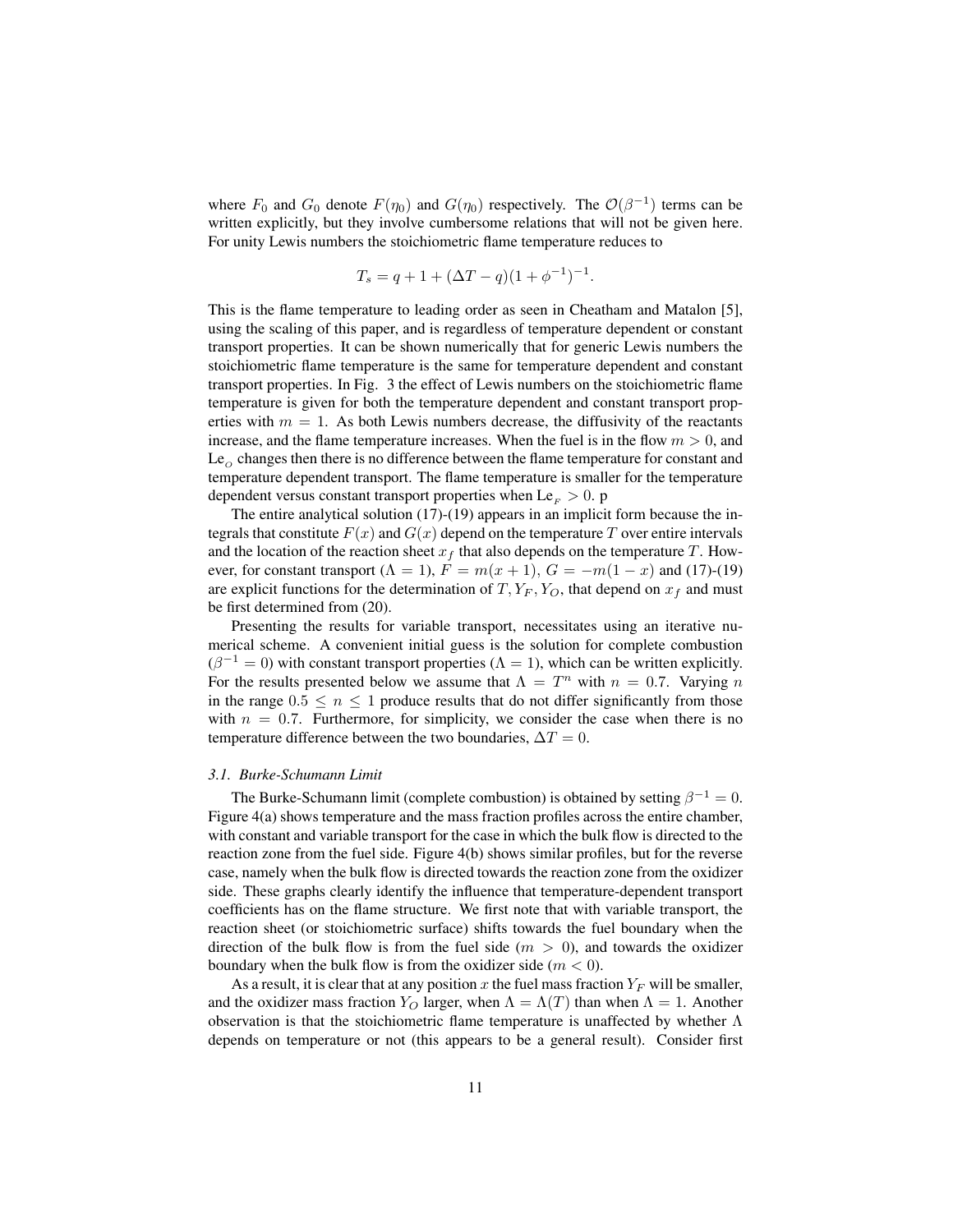

(b) Le<sub>O</sub> = 1.0,  $\phi = 1.00$ 

Figure 3: The stoichiometric flame temperature,  $T_s$  as a function of Lewis numbers for constant (solid curve), temperature-dependent (dashed curve) transport.

 $m > 0$ ; since the temperature at the reaction sheet and at the two boundaries  $x = \pm 1$ are held fixed, the temperature profile on the fuel side will necessarily be larger with variable than with constant transport, and will be smaller on the oxidizer side. The reverse is true when  $m < 0$ .

The location of the reaction sheet, or stoichiometric surface, is solely determined by the fuel and oxidizer fluxes that must flow into the reaction sheet in stoichiometric proportions. Therefore  $x_f$  must depend on the initial mixture strength  $\phi$  and the fuel and oxidizer diffusivities  $\mathcal{D}_F$ ,  $\mathcal{D}_O$ ; respectively. The limit  $m = 0$  is particularly instructive; it corresponds to an ideal diffusion flame where both reactants reach the reaction zone purely by diffusion. An expression for the stoichiometric surface  $\eta_0$  in this case can be obtained from  $(20)$  using L'Hôpital's Rule and integrating the corresponding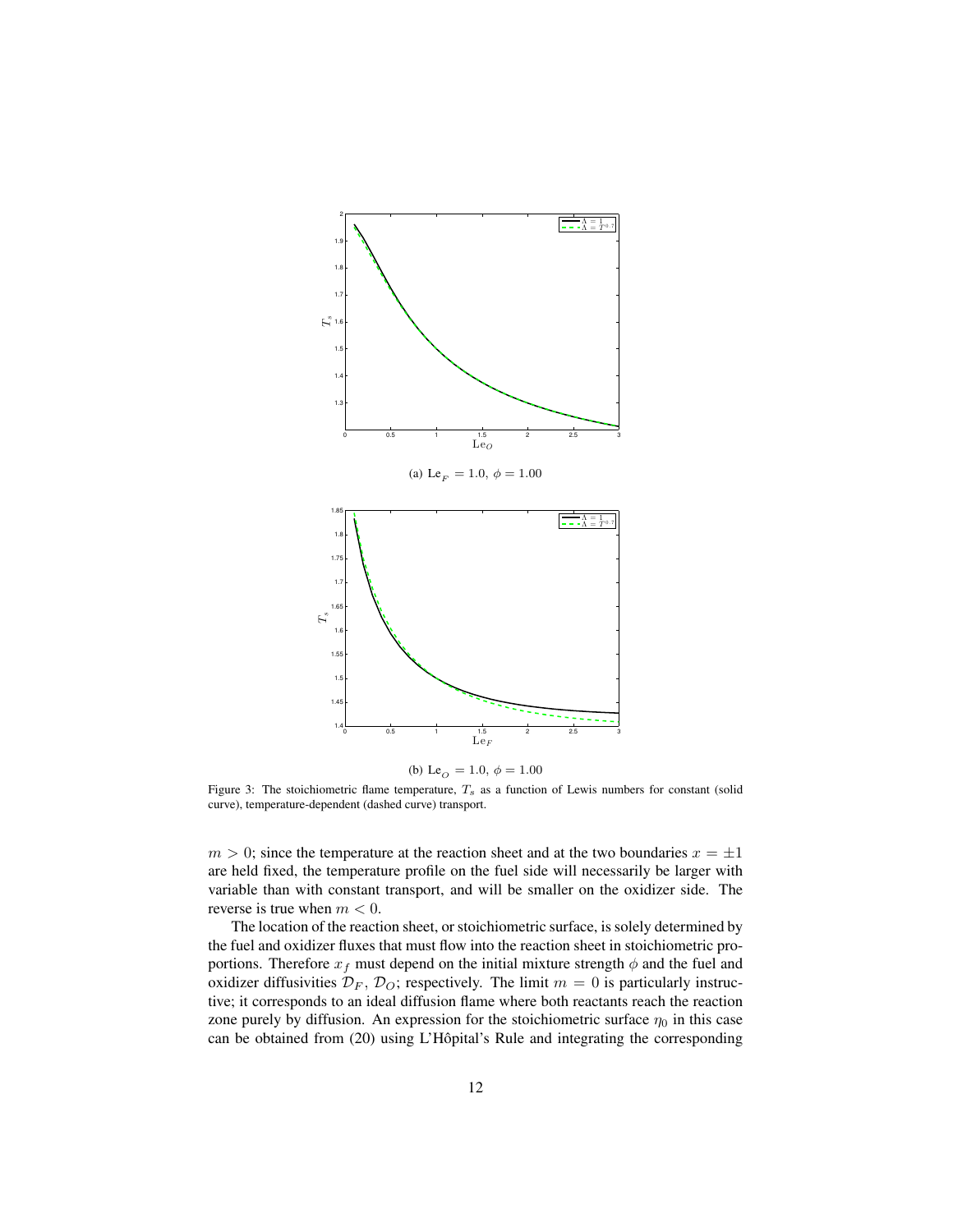

(a) Bulk flow directed towards the reaction sheet from the fuel side.



(b) Bulk flow directed towards the reaction sheet from the oxidizer side.

Figure 4: Temperature and mass fraction profiles with constant (solid curves) and temperature-dependent (dashed curve) transport for (a)  $m = 1$  and (b)  $m = -1$ . Calculated for  $\phi = 0.6$ , unity Lewis number,  $q = 4.0$ , and  $T_0 = 1$ .

temperature profile, which yields

$$
\eta_0 = \frac{\Phi - 1}{\Phi + 1},\tag{21}
$$

where

$$
\Phi = \frac{\text{Le}_o}{\text{Le}_F} \phi = \frac{\tilde{Y}_{F_0}/\nu_F W_F}{\tilde{Y}_{O_1}/\nu_O W_O} \cdot \frac{\mathcal{D}_F}{\mathcal{D}_O} \,,
$$

that may be considered as the "effective mixture strength". This depends not only on the ratio of the initial mass of fuel and oxidizer, but also on the ratio of their diffusivi-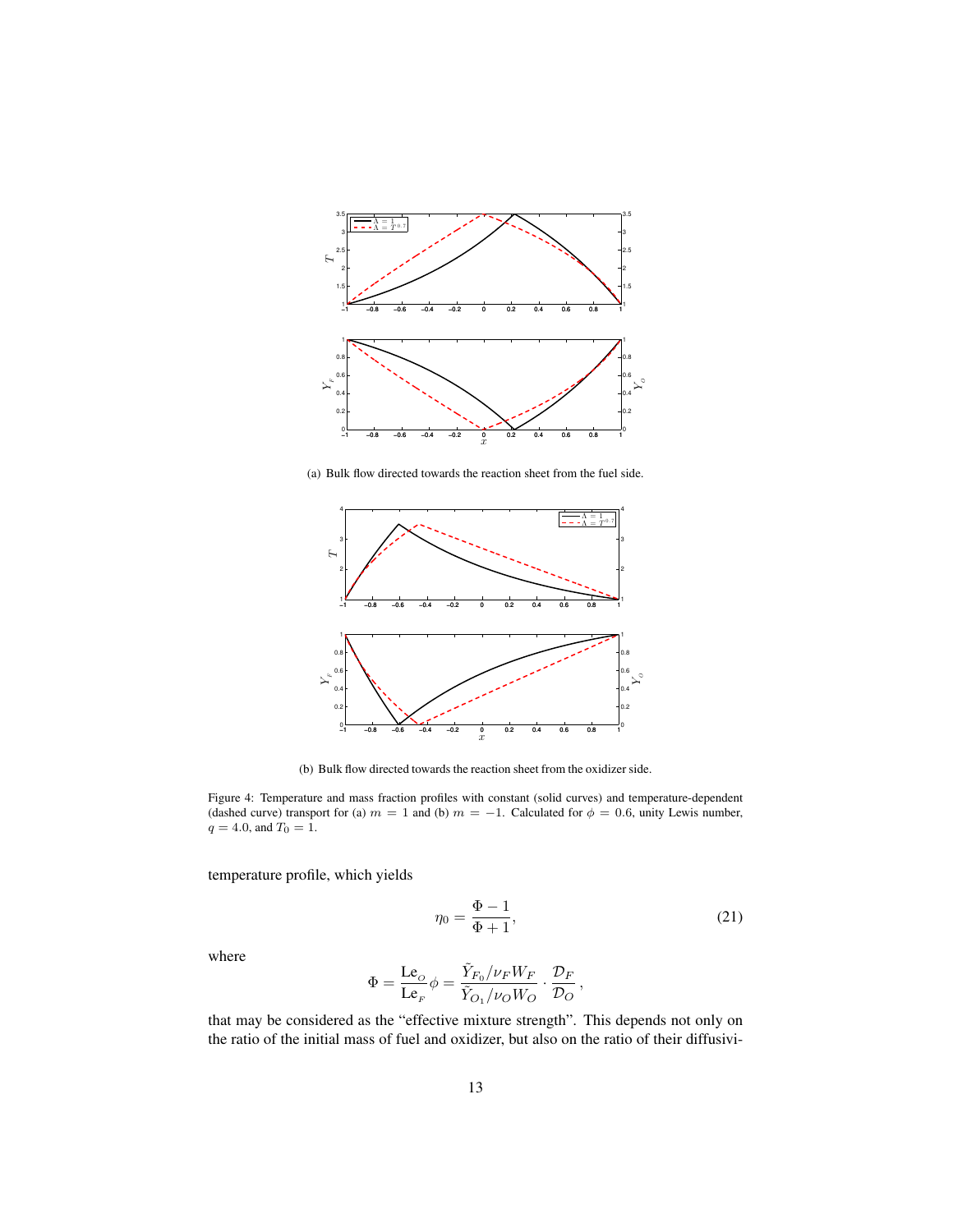

(a) Le<sub>F</sub> = 0.35, Le<sub>O</sub> = 0.85,  $\phi = 1$ 



(b) Le  $_{F}$  = 0.25, Le  $_{O}$  = 0.80,  $\phi$  = 0.25

Figure 5: The location of the stoichiometric surface  $\eta_0$  for complete combustion as a function of the bulk flow velocity for constant (solid curve), temperature-dependent (dashed curve) transport, and solid circles of experimental data obtained from [13].

ties. When fuel and oxidizer are supplied in stoichiometric proportions and there is no preferential diffusion, the problem is completely symmetric and  $\eta_0 = 0$ . This result is true whether  $\Lambda$  depends on temperature or not. The corresponding flame temperature to leading order is

$$
T_s = T_0 + \frac{q}{\text{Le}_F + \text{Le}_o \phi},
$$

where the temperature difference  $(\Delta T)$  is zero. As the diffusivity of the fuel and oxidizer increase (the Lewis numbers decrease) the stoichiometric flame temperature increases. Since for  $m > 0$  the oxidizer diffuses against the stream, the reaction sheet is located near the oxidizer boundary; when the diffusivity increases with temperature the ability of oxidizer to penetrate the stream is enhanced, resulting in a smaller value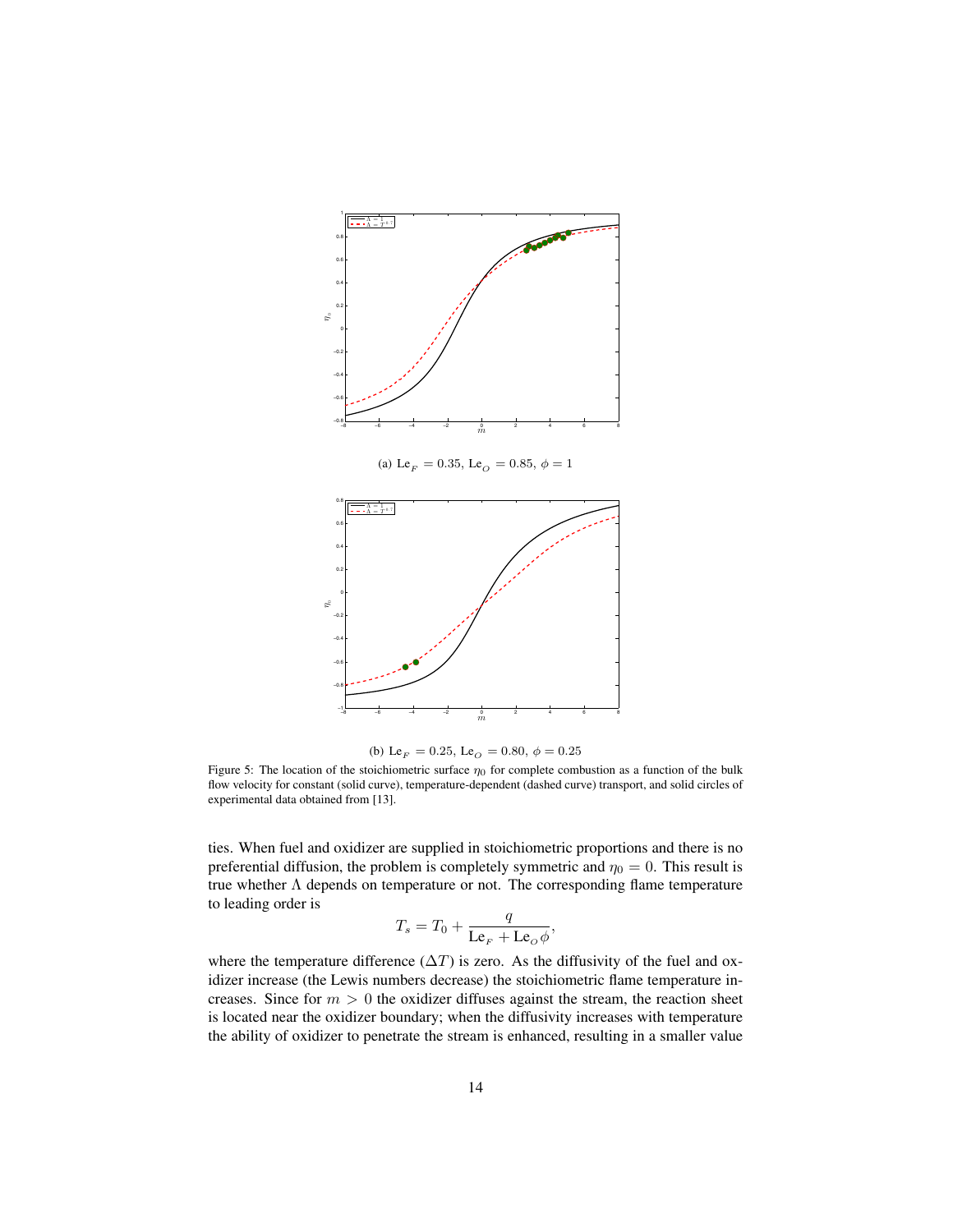

(a) Variation in oxidizer Lewis number  $Le<sub>O</sub>$ 



(b) Variation in fuel Lewis number Le $_F$ 

Figure 6: The location of the reaction sheet as a function of the initial mixture strength  $\phi$  for constant (solid curve) and variable (dashed curve) transport. Calculated for  $m = 1, T_0 = 1$ .

of  $\eta_0$ . For  $m < 0$  it is the fuel that diffuses against the stream and the reaction sheet is near the fuel boundary; but when the diffusivity depends on temperature the fuel is more mobile which results in a larger value of  $\eta_0$ .

In Fig. 5 we show the dependence of  $\eta_0$  on the magnitude and direction of the bulk flow for two sets of conditions, and compare the results to those obtained from the experimental data of Robert and Monkewitz [13] and [18]. In Fig. 5(a) the conditions correspond to  $\Phi > 1$  and the reaction sheet for  $m = 0$  is located on the oxidizer side, at  $\eta_0 = 0.4$ . In Fig. 5(b) the conditions correspond to  $\Phi < 1$  and the reaction sheet for  $m = 0$  is located on the oxidizer side, at  $\eta_0 = -0.16$ . When there is a bulk flow, the trend for constant and variable transport follow the discussion presented above. These results are in agreement with the experimental data of Robert and Monkewitz [18].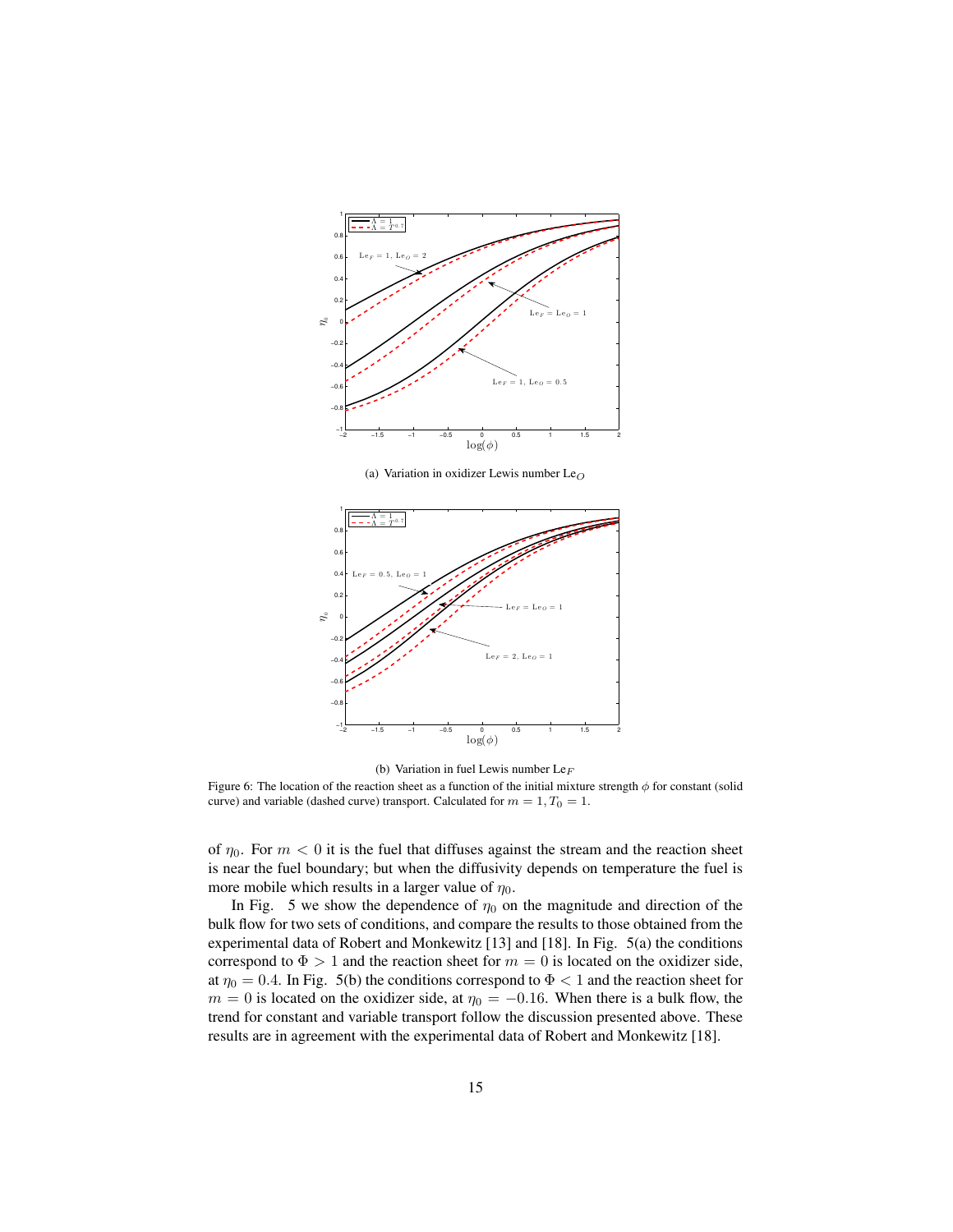

Figure 7: Response curves showing the extent of fuel leakage on  $\mathbb{D}_0$ , for various values of the initial mixture strength  $\phi$ , for constant (solid curve) and variable (dashed curve) transport coefficients. Calculated for unity Lewis numbers.

Figure 6 gives an example of the the dependence of  $\eta_0$  on the initial mixture strength for different sets of Lewis numbers. We note that the effect of increasing Le<sub>o</sub> on the location  $\eta_0$  is more significant then the effect of increasing Le<sub>F</sub>; this is because the flow is directed from the fuel side and oxidizer diffuses against the stream. The opposite trend is seen when  $m < 0$ .

#### *3.2. Incomplete Combustion*

The Burke-Schumann limit of complete combustion results when  $\delta \to \infty$ , and since  $\delta$  is inversely proportional to  $m^2$  so that at low flow rates it allows for simultaneous mixing and chemical reaction. At higher flow rates, there may be incomplete combustion, the flame temperature  $T_f$  is reduced to below the stoichiometric temperature  $T_s$  and there is an  $\mathcal{O}(\epsilon)$  leakage of fuel and/or oxidizer through the reaction sheet. The leakage increases as  $m$  increases, and beyond a critical value a steady flame can no longer be sustained in the chamber. These conditions are associated with extinction and can be identified as a turning point when plotting the reactant leakage as a function of the effective Damköhler number  $D$ . Figure 7 shows the fuel leakage as a function of the effective Damköhler number for several values of  $\phi$ , for constant as well as variable transport. The results clearly show that by appropriately accounting for the temperature dependence in the transport coefficients, the critical Damköhler number is lower than the value estimated with constant coefficients.

## 4. Thermal-diffusion (Soret-effect)

The system of equations (4)-(13) for  $\Lambda(T) = 1$  and for Soret effect only in the fuel  $\alpha_{T_O} = 0$ , has a solution corresponding to a planar flame with the temperature and mass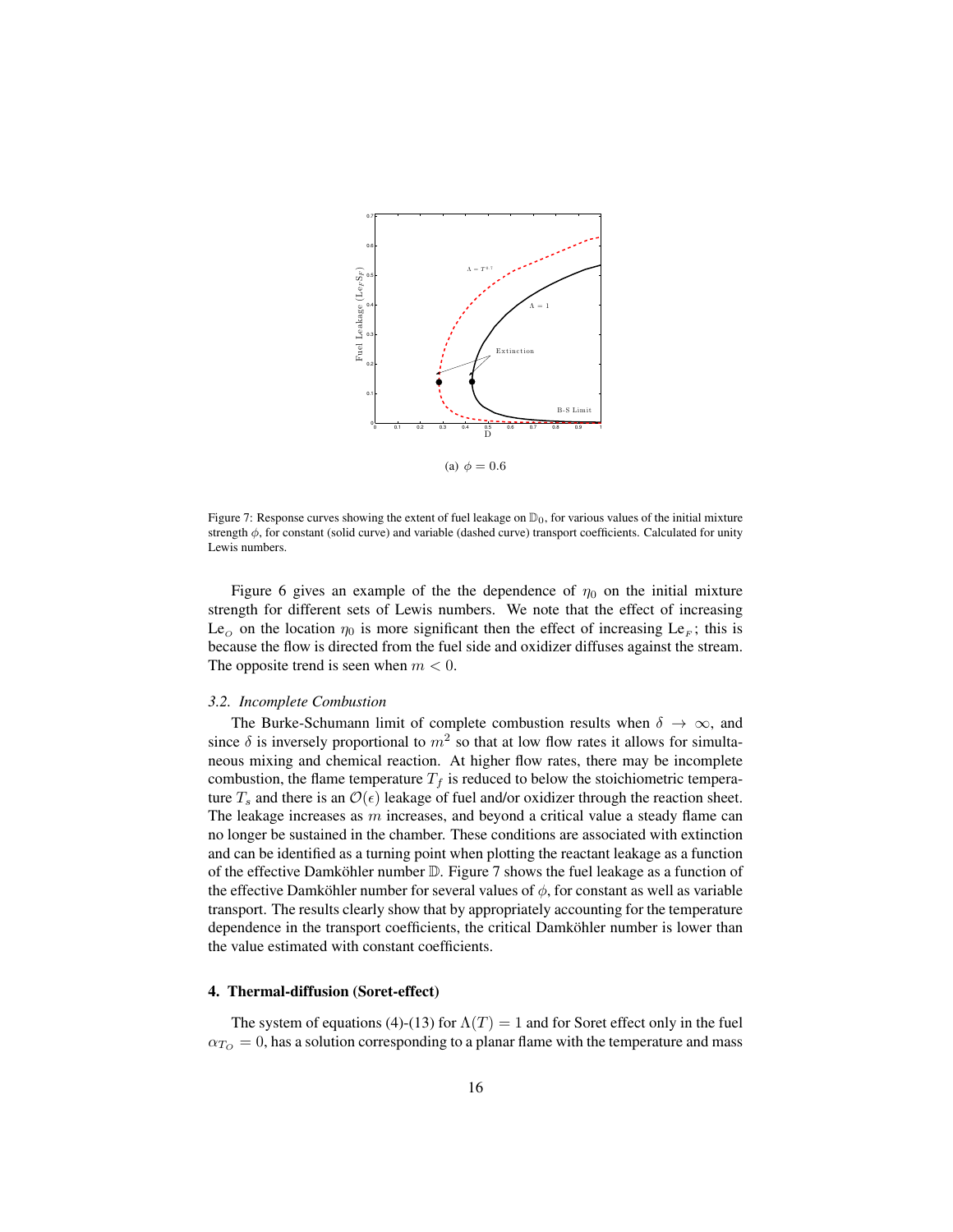fractions profiles given by

$$
T = \begin{cases} 1 + (T_f - 1) \frac{e^{m(x+1)} - 1}{e^{m(x_f+1)} - 1} & -1 < x < x_f, \\ 1 + \Delta T + (T_f - 1 - \Delta T) \frac{e^{m(x-1)} - 1}{e^{m(x_f-1)} - 1} & x_f < x < 1 \end{cases}
$$
(22)

$$
Y_O = \begin{cases} \beta^{-1} q^{-1} \text{Le}_O \phi S_O \frac{e^{m \text{Le}_O(x+1)} - 1}{e^{m \text{Le}_O(x_f+1)} - 1} & -1 < x < x_f, \\ 1 - (1 - \beta^{-1} q^{-1} \text{Le}_O \phi S_O) \frac{e^{m \text{Le}_O(x-1)} - 1}{e^{m \text{Le}_O(x_f-1)} - 1} & x_f < x < 1 \end{cases}
$$
(23)  

$$
Y_F = \begin{cases} e^{m \text{Le}_F(x+1)} T^{-\alpha_T} \left[ 1 - \frac{A(x)}{A(x_f)} \right] + \beta^{-1} q^{-1} \text{Le}_F S_F e^{m \text{Le}_F(x-x_f)} \left( \frac{T_f}{T} \right)^{\alpha_T} \frac{A(x)}{A(x_f)} & -1 < x < x_f, \\ \beta^{-1} q^{-1} \text{Le}_F S_F e^{m \text{Le}_F(x-x_f)} \left( \frac{T_f}{T} \right)^{\alpha_T} \frac{B(x)}{B(x_f)} & x_f < x < 1 \end{cases}
$$
(24)

where

$$
A(x) = \int_{-1}^{x} e^{-mL\varepsilon_F \tilde{x}} T^{\alpha_T} d\tilde{x}, \text{ and}
$$

$$
B(x) = \int_{x}^{1} e^{-mL\varepsilon_F \tilde{x}} T^{\alpha_T} d\tilde{x}.
$$
 (25)

The location of the flame front is found to be a transcendental equation for  $x_f$  and  $T_f$ . The model is only correct to  $\mathcal{O}(\epsilon^2)$  so we expand  $x_f = \eta_0 + \epsilon \eta_1 + ...$ , and  $T_f = T_s + \epsilon T_{f1} + ...$  to leading order

$$
-\phi = \frac{m\text{Le}_F A_0}{\text{e}^{m\text{Le}_F} \left(1 - \text{e}^{-m\text{Le}_O(\eta_0 - 1)}\right)}\tag{26}
$$

and

$$
T_s = 1 + \Delta T \frac{e^{m(\eta_0 + 1)} - 1}{e^{2m} - 1} + \frac{q}{\phi} \frac{e^{-m\eta_0} \left(e^{m(\eta_0 + 1)} - 1\right) \left(e^{m(\eta_0 - 1)} - 1\right)}{\left(e^m - e^{-m}\right) \left(1 - e^{-m\text{Le}_O(\eta_0 - 1)}\right)}\tag{27}
$$

where  $A_0 = A(\eta_0)$ . The  $\mathcal{O}(\epsilon)$  terms can be written explicitly, but will not be written here.

The numerical scheme to solve for the location of the reaction sheet is the same as what was done in the Variable Transport - No Soret Effect section. We examine Soret effect for several types of fuels given in table 1 of the appendix. To simplify the graphs the value of nonane was not used, but the trends discussed below are consistent for nonane as well.

For the Burke-Schumann solution (complete combustion) when  $\beta^{-1} = 0$ , Fig. 8(a) shows the difference between the location of the reaction sheet for no-Soret diffusion and Soret diffusion for dodecane, hexane, propane, and methane as a function of  $\phi$ . For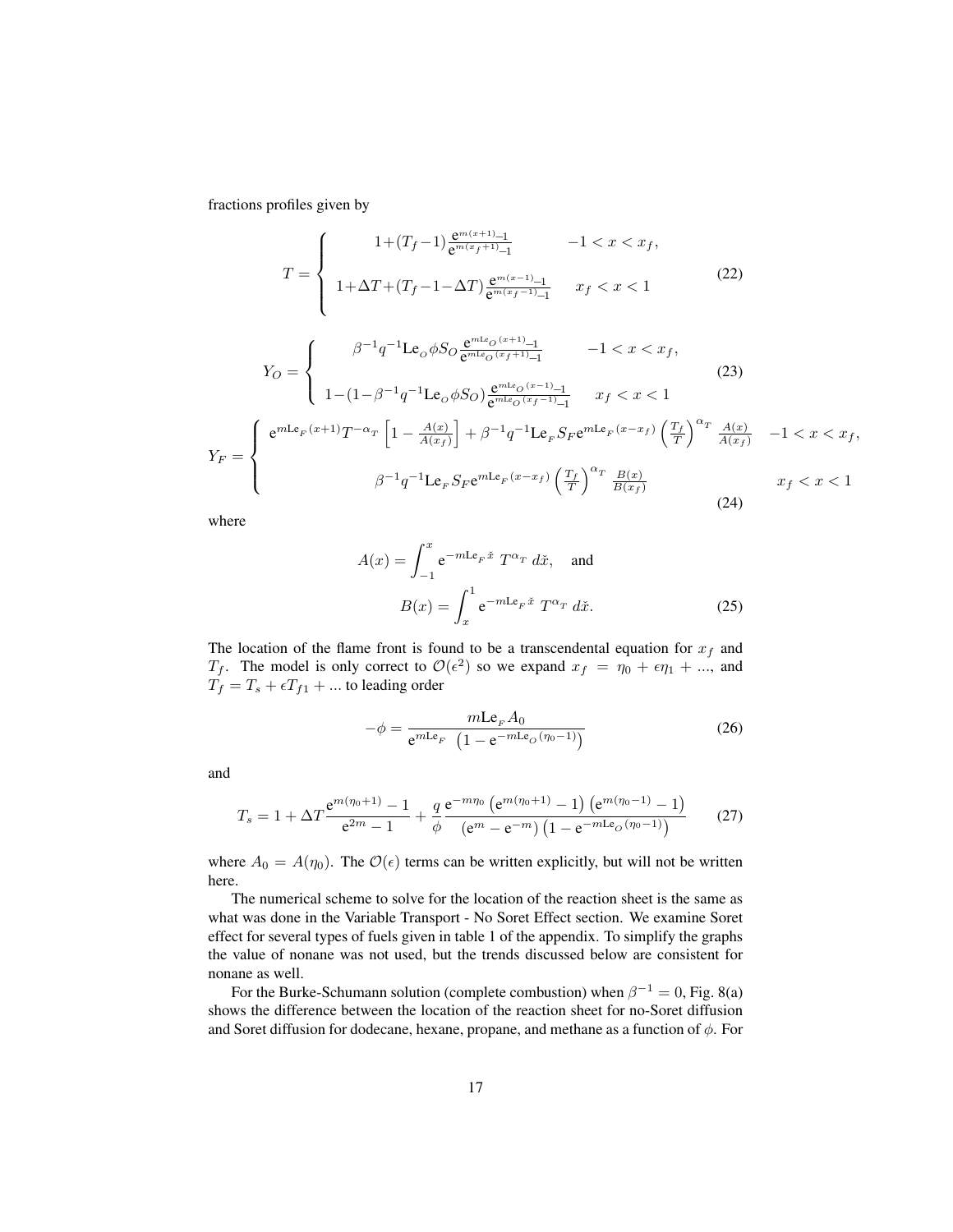

(a) Difference in the location of the reaction sheet as a function of  $\phi$ .



(b) Stoichiometric temperature as a function of  $\phi$ 

Figure 8: Calculations for  $\alpha_T$  and Le<sub>F</sub> are taken from Table 1 and Le<sub>O</sub> = 1, m = 1, and T<sub>0</sub> = 1. Note: nonane was not used, this was done to keep the graphs readable.

the heavy fuel the location of the reaction sheet shifts towards the fuel region, as the fuel decreases in size the difference between including Soret and not including Soret decreases. For the case of light fuel like methane the reaction sheet shifts toward the oxidizer region. Figure 8(b) shows the stoichiometric temperature as a function of  $\phi$  for dodecane, hexane, propane, and methane. The stoichiometric temperature is smaller for dodecane and as the fuel becomes smaller the difference in the stoichiometric temperature while including Soret effects and not including Soret effects becomes smaller. For the light fuel of methane the stoichiometric temperature is larger when accounting for Soret effects. Figure 8 is in agreement with the results given by Arias-Zugasti and Rosner [11].

The conditions under which extinction happens is examined for both a heavy fuel (dodecane) and a light fuel (methane) in Fig. 9. In Fig. 9(a) the response curve for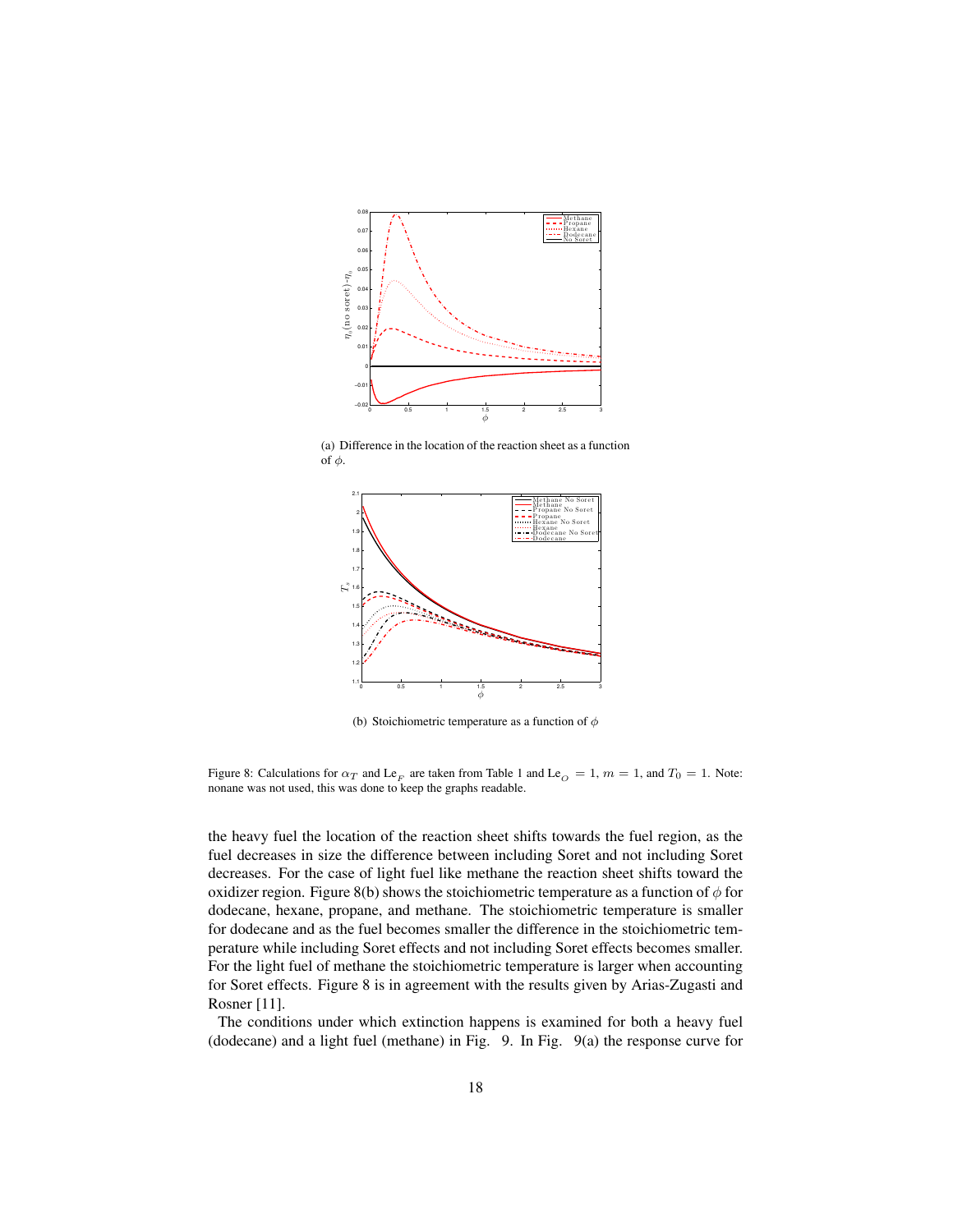

(a) Response curve for dodecane; Soret diffusion (dashed curve) and no-Soret (solid curve).



(b) Response curve for methane; Soret diffusion (dashed curve) and no-Soret (solid curve)

Figure 9: Calculations made for dodecane (a) were  $\alpha_T = 1.4$  and Le<sub>F</sub> = 4.63 and methane (b) were  $\alpha_T = -0.17$  and  $\text{Le}_F = 1.01$ ; and  $\phi = 0.8$ ,  $\text{Le}_O = 1$ , and  $T_0 = 1$ .

dodecane with Soret diffusion shows that a smaller amount of leakage leads to extinction. The opposite trend is seen for methane, Fig. 9(b), in which a larger amount of leakage is required for extinction. In both cases there is a slight difference in the amount of flow for extinction.

# 5. Conclusion

The planar chambered flame was used to investigate the influence of temperaturedependent transport properties and Soret diffusion on the structure of a diffusion flame. The results for the temperature-dependent transport properties show a significant change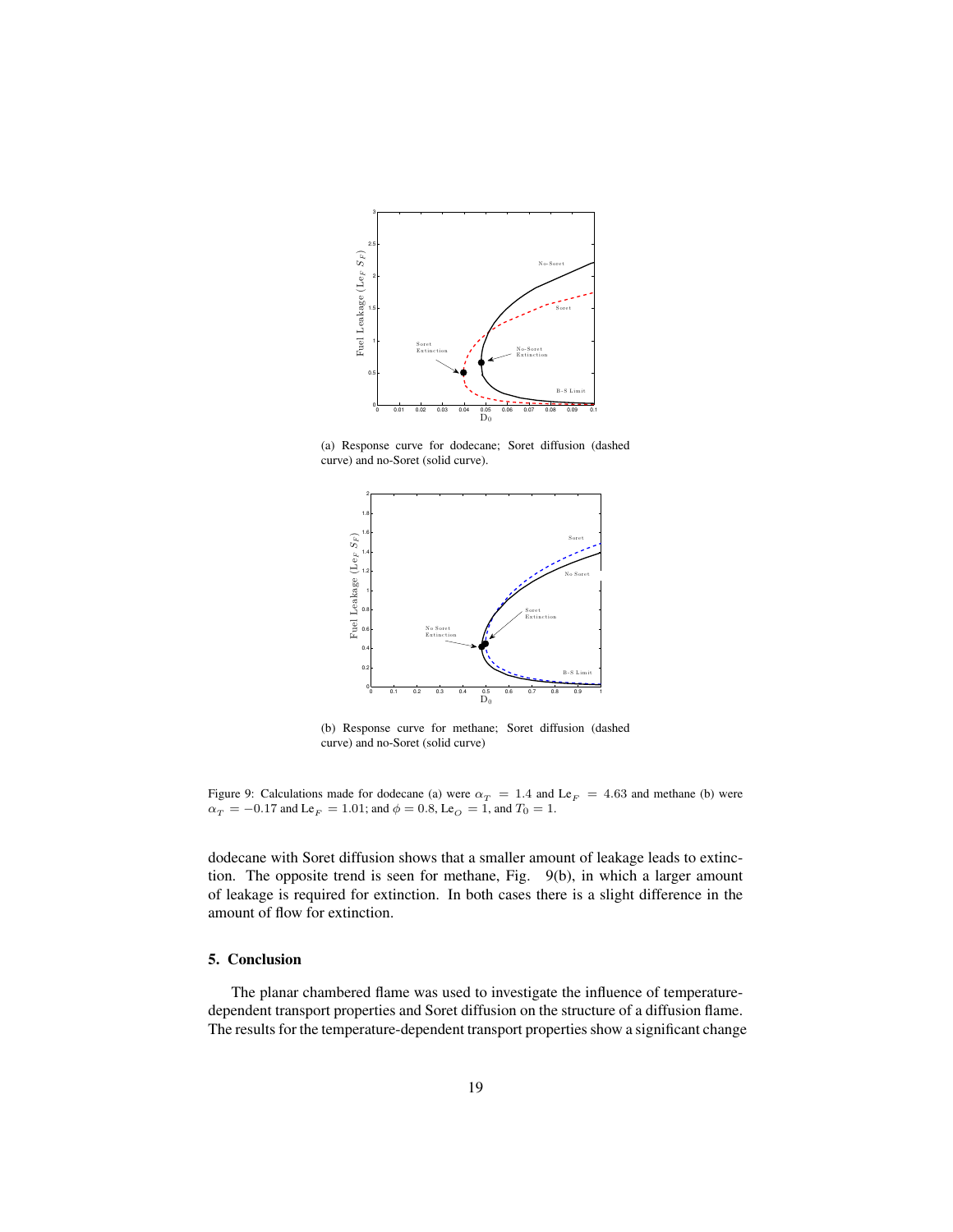in the location of the reaction sheet, particularly when one of the reactants has to diffuse against a relatively strong flow. The stoichiometric flame temperature is not affected by temperature-dependent transport; however the correction to the flame temperature due to incomplete combustion does change when variations in thermal and mass diffusivities with temperature are accounted for. Furthermore, it was found that when assuming constant transport properties the extinction conditions identified by a critical Damköhler number  $\mathbb{D}_c$  below which a steady flame may not be sustained are overestimated. The critical Damköhler number  $\mathbb{D}_c$  when transport properties are more realistically modeled is significantly lower. Finally, predictions with temperature-dependent transport properties better approximate the location of the reaction sheet and the profiles of the reactants when compared to experimental data from Robert and Monkewitz [18].

Also both heavy and light fuels were investigated to see the implications of including Soret effect in the analysis of diffusion flames. Motivated by estimates of the thermal diffusion coefficients, the Soret effect was only included in the diffusion flux relation for the fuel equations where the oxidizer was assumed to follow a Fickian's law. Since the reaction zone is essentially a diffusive-reactive zone, its internal structure of the reaction sheet was re-analyzed with the inclusion of Soret effect, using the same analysis of Cheatham and Matalon [5]. The modifications to the jump in the flux conditions across the reaction sheet due to the Soret effect were found to be relatively small and on the order  $O(\beta^{-1})$ . Results show that several flame characteristics are affected by thermal diffusion. The location of the reaction sheet and the stoichiometric temperature see a slight change especially when there is a very heavy fuel such as dodecane or a very light fuel such as methane. These results are in agreement with those of Arias-Zugasti and Rosner [11]. In this work is has been observed, that due to thermal diffusion, that a smaller amount of leakage through the reaction zone for heavy fuels and a larger amount of leakage is necessary for light fuels for extinction to occur.

### Appendix A

The multi-component Stefan-Maxwell equation [19] for a mixture comprising of N species, neglecting body and pressure forces, is

$$
\nabla X_i = \sum_{j=1}^N \frac{X_i X_j}{\mathcal{D}_{ij}} (\mathbf{V}_j - \mathbf{V}_i) + \frac{X_i X_j}{\rho \mathcal{D}_{ij}} \left( \frac{\mathcal{D}_j^T}{Y_j} - \frac{\mathcal{D}_i^T}{Y_i} \right) \frac{\nabla T}{T},\tag{28}
$$

where  $V_i$  is the diffusion velocity,  $X_i$  the molar fraction,  $Y_i$  the mass fraction of species i, and  $\mathcal{D}_{ij}, \mathcal{D}_i^T$  are the binary diffusivities and thermal diffusion coefficients respectively. The mass and molar fractions satisfy

$$
\sum_{j=1}^{N} X_j = 1, \qquad \sum_{j=1}^{N} Y_j = 1,
$$
\n(29)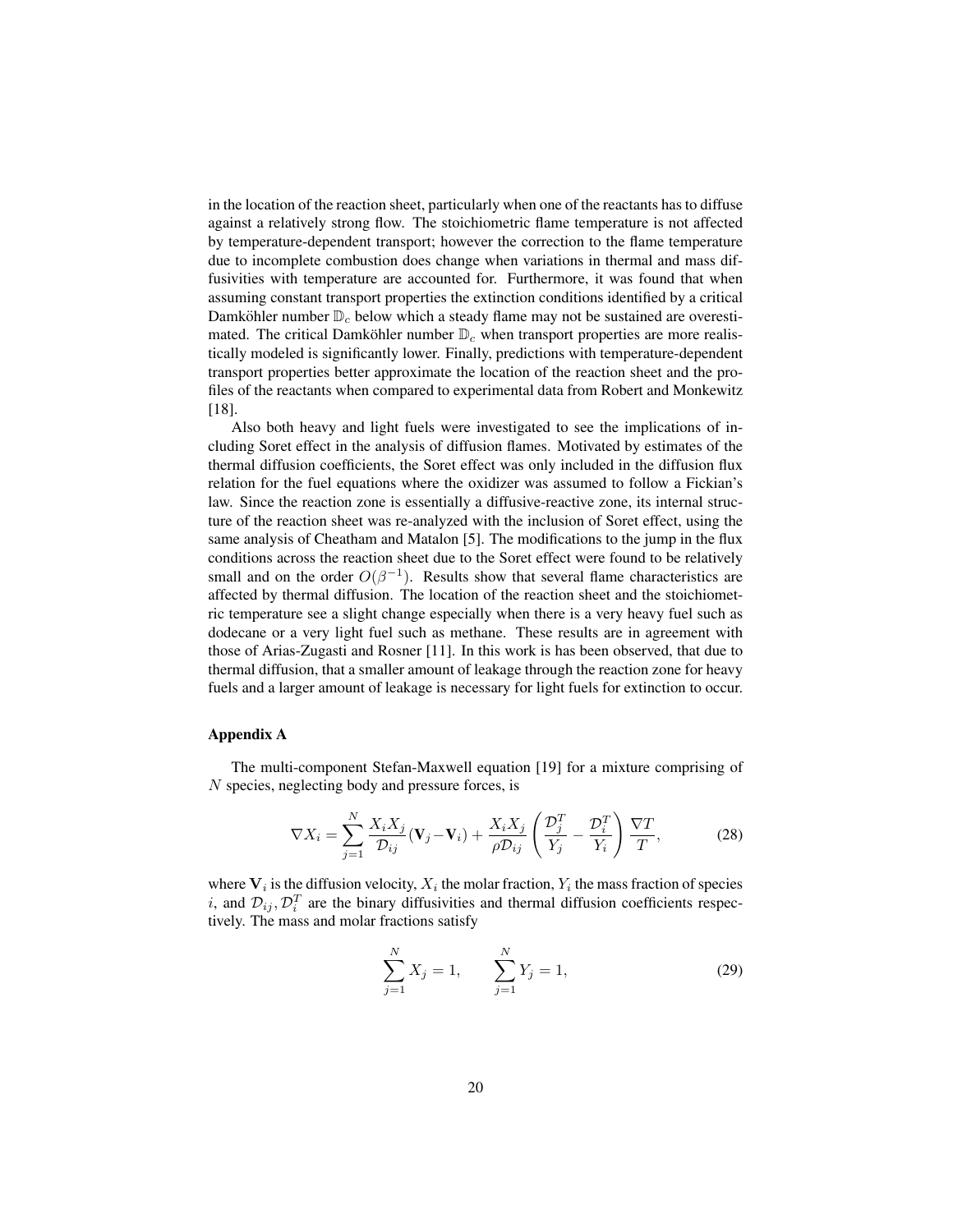and are related via  $Y_i = X_i W_i / W$ , where  $W_i$  is the molecular weight of species i and

$$
W = \sum_{j=1}^{N} X_j W_j,
$$
\n(30)

the average molecular weight of the mixture. An additional constrain is

$$
\sum_{j=1}^{N} Y_j \mathbf{V}_j = 0.
$$
\n(31)

stating that the net diffusion mass flux is zero.

For a dilute mixture, all species are scarce relative to an abundant diluent, identified as species N. Then  $X_i \ll 1$  and  $Y_i \ll 1$  for  $i = 1, ..., N-1$ , while  $Y_N \sim 1$  and  $X_N \sim 1$ . Consequently, (31)-(30) imply that  $V_N \ll 1$  and  $W \sim W_N$ , such that  $Y_i = X_i W_i / W_N$ . With these simplifications the Stefan-Maxwell equation (28) reduces to

$$
\nabla X_i \sim -\frac{X_i \mathbf{V}_i}{\mathcal{D}_{iN}} - \frac{X_i}{Y_i} \frac{D_i^T}{\rho \mathcal{D}_{iN}} \frac{\nabla T}{T}, \qquad i = 1, \dots, N-1
$$
 (32)

and, when expressed in terms of the mass fractions, yields an explicit expression for the diffusion mass flux

$$
\rho Y_i \mathbf{V}_i = -\rho \mathcal{D}_{iN} \nabla Y_i - \mathcal{D}_i^T \frac{\nabla T}{T}, \qquad i = 1, \dots, N - 1.
$$
\n(33)

The thermal diffusion ratio  $k_i^T$ , is commonly defined [20] as

$$
k_i^T = \frac{\rho}{C^2 W_i W_N} \frac{\mathcal{D}_i^T}{\mathcal{D}_{iN}},
$$

where  $C_i = \rho Y_i/W_i$ , is the concentration of species i and C is the total concentration. For dilute mixtures,  $C \sim \rho/W_N$  and  $k_i^T = (W_N/\rho W_i)(\mathcal{D}_i^T/\mathcal{D}_{iN})$ . This coefficient, however, depends on the mixture composition, while the (dimensionless) thermal diffusion factor  $\alpha_{T_i} \equiv k_i^T/X_iX_N$  is nearly constant [10]. Introducing  $\mathcal{D}_i^T \sim \rho Y_i \mathcal{D}_{iN} \alpha_{T_i}$ into (33), yields

$$
\rho Y_i \mathbf{V}_i = -\rho \mathcal{D}_{iN} \left( \nabla Y_i + \alpha_{T_i} Y_i \frac{\nabla T}{T} \right), \qquad i = 1, \dots, N-1.
$$
 (34)

The equivalent expression for  $i = N$  is rather complicated, involving on its right hand side a summation over all species. This expression, however, in not needed because it will only appear in the mass balance equation of species  $N$ , and  $Y_N$  can be obtained instead from the constrain (29) once all the other mass fractions have been determined.

Equation (34) is an explicit expression for the diffusion mass flux of species  $i$ , in a mixture dominated by an inert  $N$ . The first term on the right hand side is Fick's law of diffusion, whereby mass is transported from high-to-low concentration regions with coefficient  $\mathcal{D}_{iN}$  corresponding to the binary diffusivity of the representative species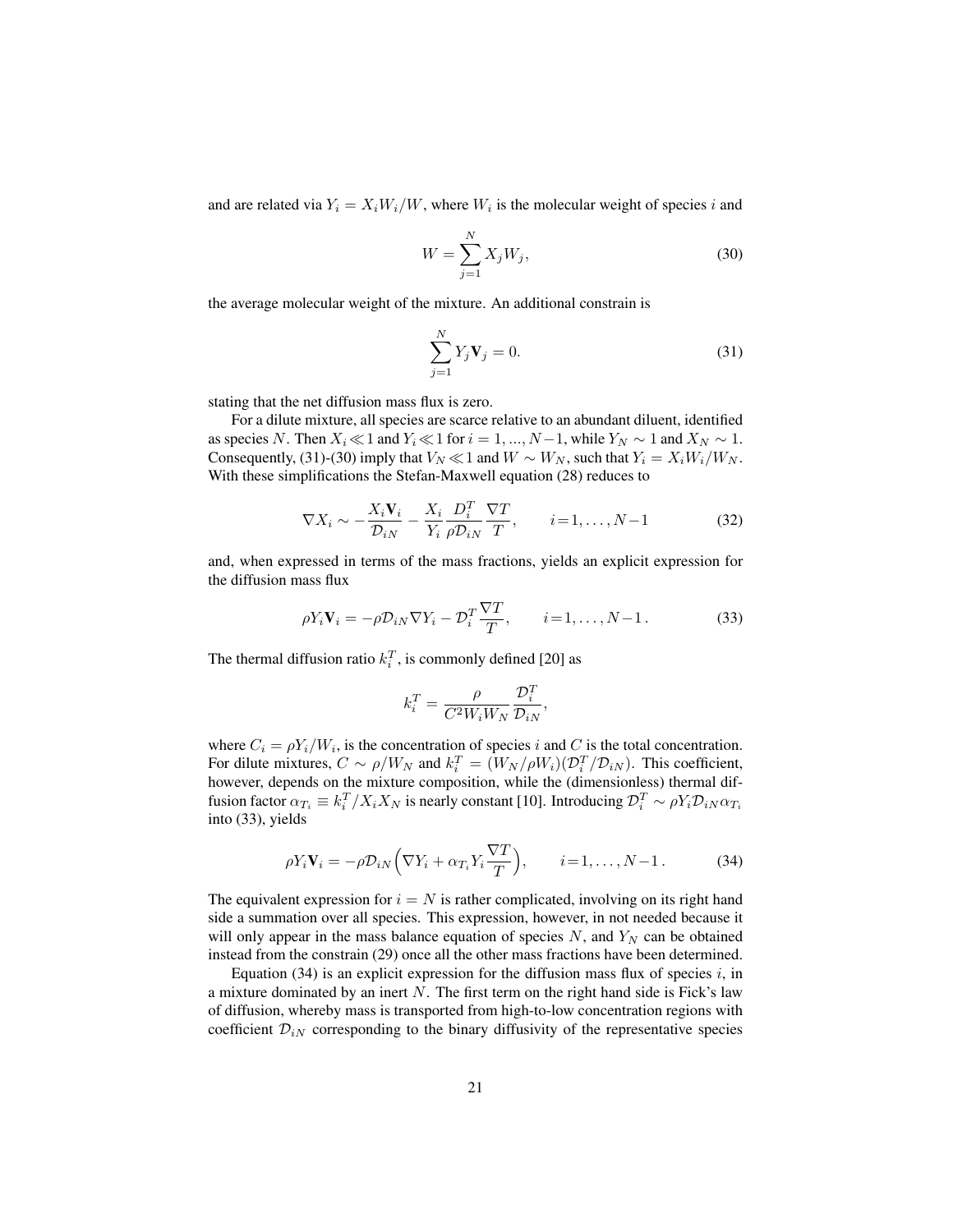and the abundant inert. The second term results from a temperature gradient with coefficient  $\mathcal{D}_{iN}$   $\alpha_{T_i}$  corresponding to thermal diffusion or Soret diffusivity. When  $\alpha_{T_i} > 0$ , species i moves towards the colder region, and when  $\alpha_{T_i} < 0$ , species i moves towards the warmer region. Representative values of  $\alpha_T$  are shown in Table 1 for selective fuels. We note that  $\alpha_T > 0$  for heavy fuels and  $\alpha_T < 0$  for light fuels.

| Compound | $W_{\boldsymbol{F}}$ | $\alpha_T$ | Le   |
|----------|----------------------|------------|------|
| Methane  | 16.04                | $-0.17$    | 1.01 |
| Propane  | 44.10                | 0.24       | 1.90 |
| Hexane   | 86.17                | 0.64       | 2.71 |
| Nonane   | 128.25               | 1.08       | 3.85 |
| Dodecane | 170.23               | 14         | 4.63 |

Table 1: Values for the thermal diffusion factor  $\alpha_{T_F}$  and the corresponding Lewis number for representative fuels; taken from Rosner [9]. Note the definition of the Lewis number is the conventional one used in the combustion literature, which is the reciprocal of the Lewis number defined in Rosner's [9] text.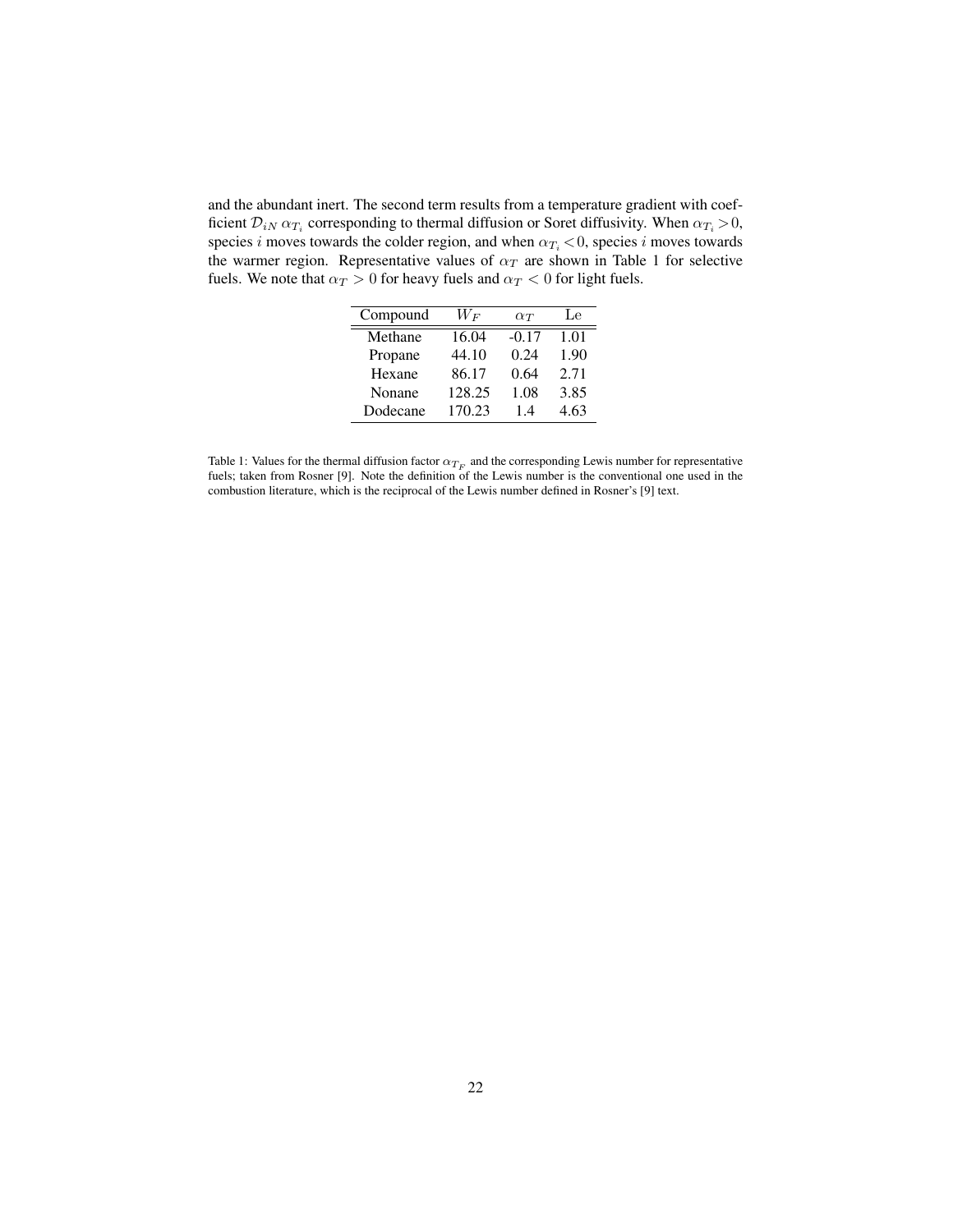## References

- [1] A. Liñán, The asymptotic structure of counterflow diffusion flames for large activation energies, Acta Astronautica 2 (1974) 1009.
- [2] M. Matalon, G. Ludford, J. Buckmaster, Diffusion flames in a chamber, Acta Astronautica 6 (1979) 943–959.
- [3] S. Chung, C. Law, Structure and Extinction of Convective Diffusion Flames with General Lewis Numbers, Combustion and Flame 52 (1983) 59–79.
- [4] J. Kim, F. Williams, Extinction of diffusion flames with nonunity Lewis numbers, Journal of Engineering Mathematics 31 (1997) 101–118.
- [5] S. Cheatham, M. Matalon, A general asymptotic theory of diffusion flames with application to cellular instability, Journal of Fluid Mechanics 414 (2000) 105– 144.
- [6] C. K. Law, H. K. Law, Quasi-steady diffusion flame theory with variable specific heats and transport coefficients, Combustion Science and Technology 12 (1976) 207–216.
- [7] I. K. Puri, P. A. Libby, The influence of transport properties on droplet burning, Combustion Science and Technology 76 (1991) 67–80.
- [8] J. Warnatz, U. Maas, R. Dibble, Combustion, Springer-Verlag, Heidelberg, Germany, 1996.
- [9] D. E. Rosner, Transport Processes in Chemically Reacting Flow Systems, Dover Publications, Mineola, N.Y. (Second Edition) 2000., Dover Publications, Mineola, N.Y., second edition edn., 2000.
- [10] D. Rosner, R. Israel, B. La Mantia, Heavy species Ludwig-Soret transport effects in air-breathing combustion, Combustion and Flame 123 (2000) 547–560.
- [11] M. Arias-Zugasti, D. E. Rosner, Soret transport, unequal diffusivity, and dillution effects on laminar diffusion flame temperatures and positions, Combustion and Flame 153 (2008) 33–44.
- [12] D. Lo Jacono, P. Papas, M. Matalon, P. Monkewitz, An experimental realization of an unstrained planar diffusion flame, Proceedings of the Combustion Institute 30 (2005) 501–509.
- [13] E. Robert, P. Monkewitz, Experiments in a novel quasi-1D diffusion flame with variable bulk flow, Proceedings of the Combustion Institute 32 (2009) 987–994.
- [14] E. Robert, P. Monkewitz, Experimental realization and characterization of unstretched planar one-dimensional diffusion flames, Combustion and Flame 159 (1228-1238).